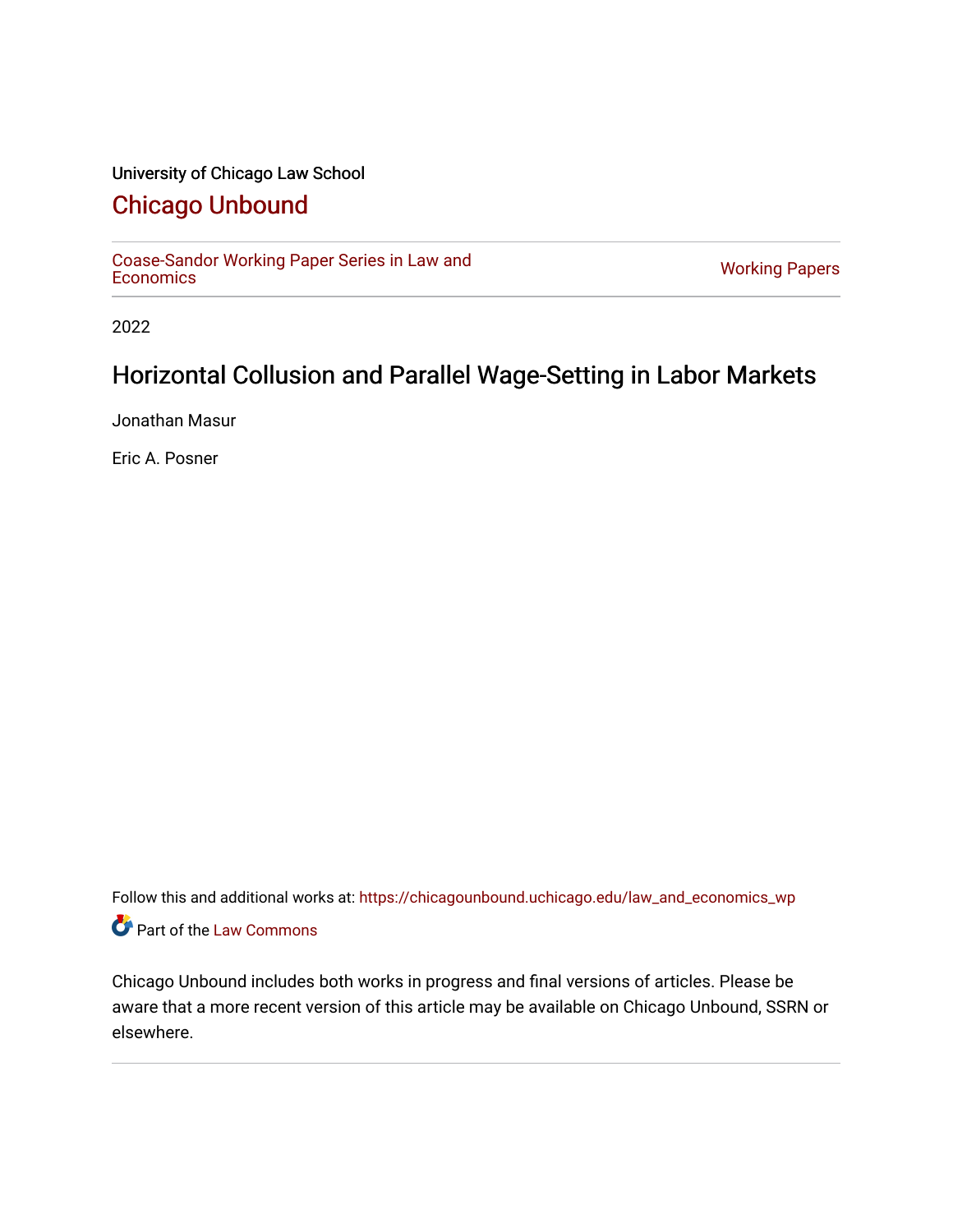## Horizontal Collusion and Parallel Wage-Setting in Labor Markets Jonathan Masur & Eric A. Posner<sup>1</sup>

### January 13, 2022

## Abstract

Horizontal collusion among employers to suppress wages has received almost no attention in the academic literature, in contrast with its more familiar cousin, product market collusion. The similar economic analysis of labor and product markets might suggest that antitrust should regulate labor and product markets in the same way. But product markets and labor markets do not operate identically: people behave differently as employees and as consumers. Unlike consumers who can switch products relatively easily, employees face significant frictions in changing jobs. Other labor market frictions are created by the pay equity norm and downward nominal wage rigidity. These factors and related factors stabilize collusive arrangements and facilitate tacit coordination in labor markets. Antitrust law should therefore more aggressively regulate labor market collusion, including tacit coordination, than product market collusion.

#### Introduction

In the last few years, academics and policymakers have turned their attention to the role of antitrust law in countering labor monopsony. This work was stimulated by a series of papers written by labor economists that document the high level of concentration in many labor markets and offer evidence that labor market concentration is (as theory would predict) negatively correlated with wages.<sup>2</sup> Other work has found that employers frequently use anticompetitive terms in contracts affecting labor markets, including covenants not to compete and no-poaching agreements.<sup>3</sup> Yet antitrust claims against employers for labor market abuses are exceedingly rare. Law professors and economists have begun to explore why this is the case, and what (if anything) can (or should) be done about it.<sup>4</sup> Policymakers and lawyers in the White House, Congress, the Federal Trade Commission, the Department of Justice, and state attorney general

2 José Azar et. al, *Labor Market Concentration*, 1 J. HUMAN RESOURCES 1218 (2020); Efraim Benmelech et al., *Strong Employers and Weak Employees: How Does Employer Concentration Affect Wages?*, J. HUMAN RESOURCES 0119 (2018); Kevin Rinz, *Labor Market Concentration, Earnings, and Inequality*, 56 J. HUMAN RESOURCES 0219 (2021); Elana Prager & Matt Schmitt, *Employer Consolidation and Wages: Evidence from Hospitals*, 111 AM. ECON. REV. 397 (2021); others.

<sup>&</sup>lt;sup>1</sup> Jonathan Masur is the John P. Wilson Professor of Law and the Director of the Wachtell, Lipton, Rosen & Katz Program in Behavioral Law, Finance and Economics at the University of Chicago; Eric Posner is the Kirkland & Ellis Distinguished Service Professor of Law and the Arthur and Esther Kane Research Chair at the University of Chicago. We thank Sima Bindi, Jonathan Concepción, and Charles Tammons for superb research assistance.

<sup>3</sup> Michael Lipsitz & Evan Starr, *Low-wage workers and the enforceability of noncompete agreements*, MANAGEMENT SCIENCE (2021); and the recent survey by others.

<sup>4</sup> Suresh Naidu et al., *Antitrust Remedies for Labor Market Power*, 132 HARV. L. REV. 536 (2018); Herbert J. Hovenkamp & Ioana Marinescu, *Anticompetitive Mergers in Labor Markets*, 94 IND. L. J. 1031 (2019); Ioana Marinescu & Eric Posner, *Why has Antitrust Law Failed Workers?*, 105 CORNELL L. REV. 1343 (2019); Eric A. Posner, How Antitrust Failed Workers (2021).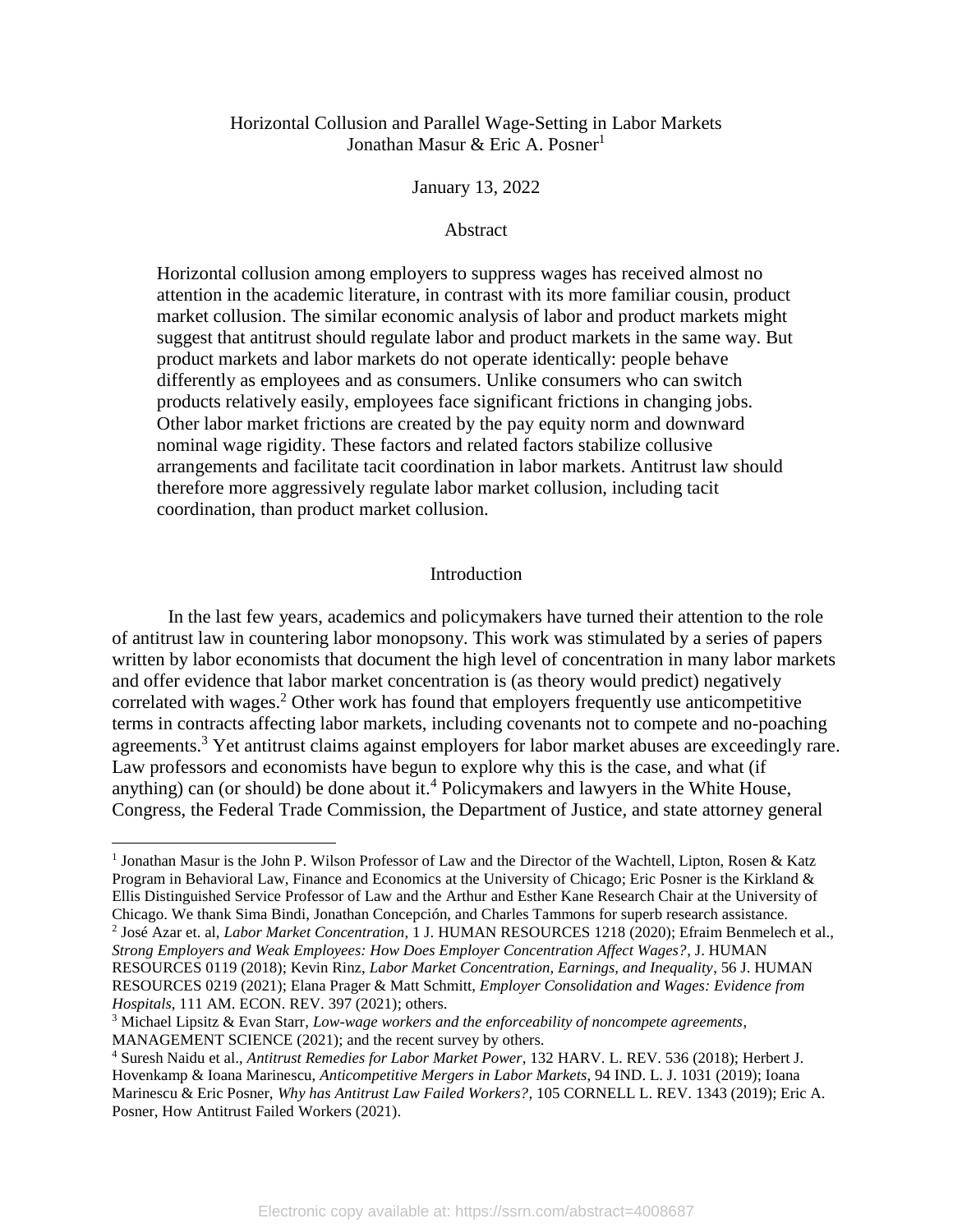offices have been considering reforms to antitrust law or new ways to enforce it. Both the FTC and the DOJ have announced and begun to execute new enforcement priorities oriented to anticompetitive labor market abuses.<sup>5</sup>

The academic literature has focused so far on mergers, with some attention to nopoaching agreements, but has not addressed major forms of collusion that are the bread and butter of antitrust law. We try to fill this gap by bringing the literature on (horizontal) collusion and oligopoly in product markets to bear on the special features of labor markets. We argue that while the rules of antitrust law are symmetrical in the sense they apply to all markets, special features of the labor market suggest that collusive wage agreements—both explicit and tacit—are likely to be more durable and cause greater harm than collusive agreements to fix prices. Accordingly, collusive wage-setting agreements deserve more aggressive scrutiny from courts and antitrust regulators than similar price-setting agreements, and far greater scrutiny than they are currently receiving.

In making this argument, we begin with the premise that the status quo approach to coordination in product markets is correct. Under the status quo, firms are permitted to tacitly coordinate prices and other product features. Firms are prohibited from explicitly colluding to fix prices, quantities, or other aspects of production and distribution. But even for explicit collusion, courts have set a high pleading standard for plaintiffs. In order to survive a motion to dismiss and reach discovery, a plaintiff (usually) must demonstrate some evidence of both parallel pricing (or other suspicious behavioral patterns consistent with cooperation) and indicia of an explicit agreement. The court's skepticism appears to reflect the assumption that cartels are inherently unstable. Cartels are believed to be hard to form and even harder to sustain. Accordingly, the conventional wisdom is that plaintiffs should be forced to meet a high burden in order to get discovery in collusion cases. We are, in fact, not sure whether the conventional wisdom is correct but we have nothing to add to this debate, and prefer to begin with a premise that is widely accepted.

We then argue that even if the conventional wisdom is correct, the courts should not be similarly reluctant to hold employers liable. Courts should both relax the pleading standard for allegations of collusive wage-setting (no-poaching, and so on) and treat parallel wage-setting and related forms of tacit coordination as illegal. The reason is that labor markets are different from product markets in several key respects. Employees face higher switching costs than consumers do, in part because employers exercise greater control over workers than do sellers over consumer. Labor markets are also characterized by pay equity norms and downward nominal wage rigidity, neither of which have a parallel in product markets. These and related factors facilitate collusion in labor markets but not in product markets.

I. Tacit and Explicit Collusion in Labor Markets

<sup>5</sup> U.S. Dep't of Justice & Federal Trade Commission, Antitrust Guidance for Human Resource Professionals 4 (2016), https://www.justice.gov/atr/file/903511/download; Press Release, Office of Pub. Affairs, U.S. Dep't of Justice, Justice Department and Federal Trade Commission Release Guidance for Human Resource Professionals on How Antitrust Law Applies to Employee Hiring and Compensation (Oct. 20, 2016),

http://www.justice.gov/opa/pr/justice-department-and-federal-trade-commission-release-guidance-human-resourceprofessionals.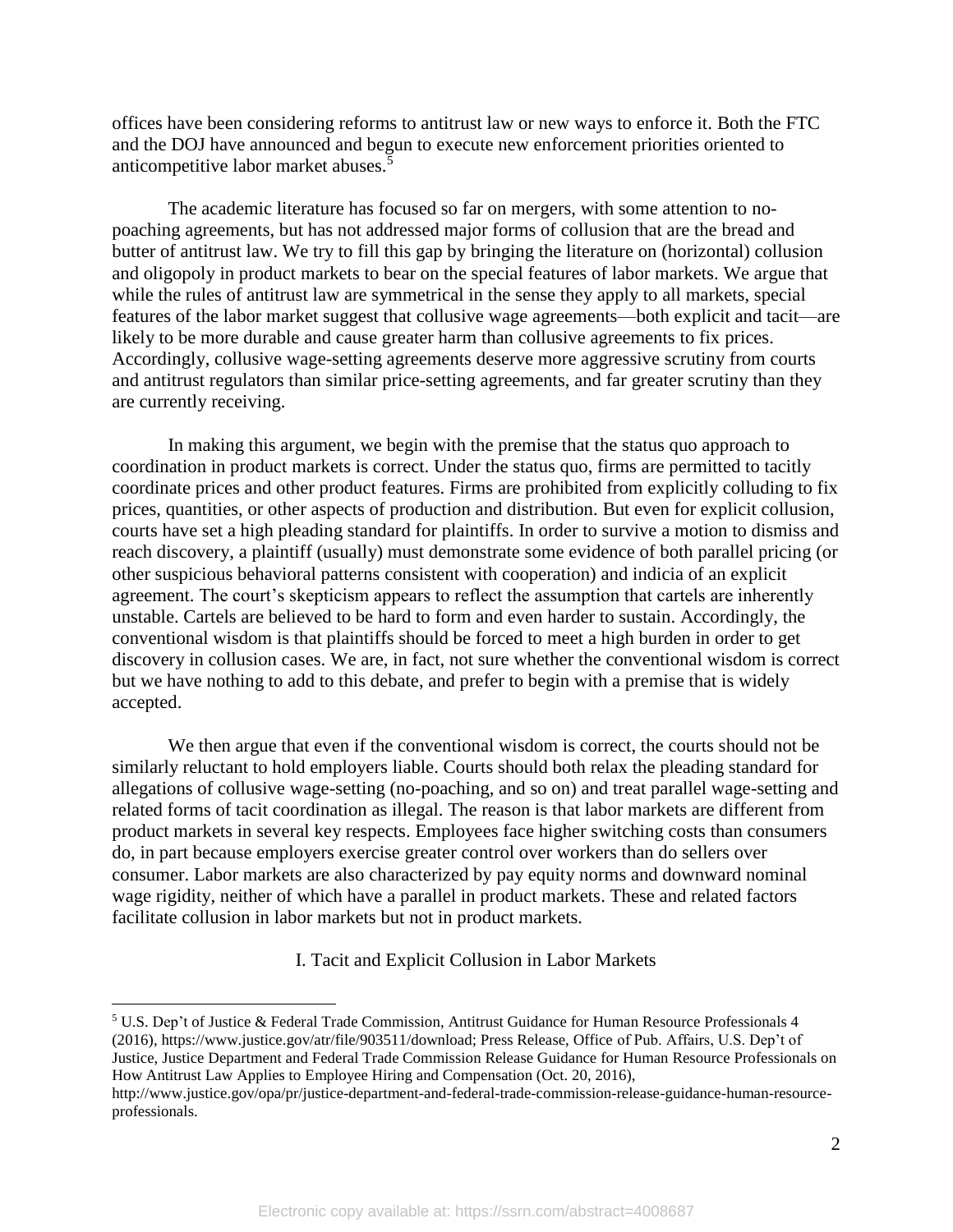The logic of collusion applies when a small number of firms enjoy market power in labor markets—also known as oligopsony or labor oligopsony. Instead of holding prices above the competitive rate, employers pay wages below the competitive rate and maintain those wages by threatening to match or exceed any wage raises by another employer. The threat suppresses wages by eliminating any advantage to a firm from raising wages. If one firm raises wages in an attempt to acquire a competitive advantage in the market for employees, the advantage disappears once its competitors match the higher rates. An equilibrium with below-market wages is possible even in the absence of communication or agreement as long as each of the two firms can observe or learn the wages paid by the other, and adjust its own wage schedule in response to any deviation (tacit collusion). Such an equilibrium is likely easier to reach and sustain if the firms communicate and agree so that they can jointly adjust to external shocks (explicit collusion). 6

While we will focus on collusive wage-setting, collusion takes many different forms in labor markets as it does in product markets.<sup>7</sup> In product markets, sellers can collude over quantity or output; similarly, employers can agree to limit the number of people they employ. In product markets, sellers can allocate markets by, for example, agreeing not to poach each other's customers, or dividing up the geographic areas in which they operate. In labor markets, employers can agree not to poach each other's employees or agree to hire workers from particular areas. As we will see, no-poaching agreements appear to be more common in labor markets than in product markets, while quantity limits seem to be more common in product markets than in labor markets. Price- and wage-setting agreements exist in both types of market.

Explicit collusion has long been illegal under antitrust law, though as we noted the barriers are high to plaintiffs seeking redress. On the other hand, tacit coordination in pricesetting—that is, parallel pricing—is legal, though there has been an extensive debate over the practice. As we will draw on that literature's insights, we briefly describe it here.

The literature began with an article by Donald Turner, published in  $1962<sup>8</sup>$  Turner observed that in an oligopoly, firms have an incentive to price "interdependently," meaning that firms do better if they set prices above the competitive level and can do so as long as they adopt a strategy of charging the same price and not undercutting each other. This meant that firms could charge a supracompetitive price without entering a formal (oral or written) agreement, or verbally communicating at all.

Imagine a duopoly in which each firm sets a price above the market rate and adopts a policy of maintaining that price as long as the competitor matches the price. If one firm cuts the price, the other firm will match or exceed the price cut, resulting in a decline in profits for both firms. To avoid this adverse outcome, each firm may avoid price cuts in the first place. Under

<sup>6</sup> *See* Margaret C. Levenstein & Valerie Y. Suslow, *Breaking Up Is Hard to Do: Determinants of Cartel Duration*, 54 J. L. & ECON. 455 (2011).

<sup>7</sup> For a survey of the literature on collusion in product markets, see John Asker & Volker Nocke, *Collusion, Mergers, and Related Antitrust Issues*, (Nat'l Bureau of Econ. Research, Working Paper 29175, 2021).

<sup>8</sup> Donald F. Turner, *The Definition of Agreement Under the Sherman Act: Conscious Parallelism and Refusals To Deal*, 75 HARV. L. REV. 655 (1962).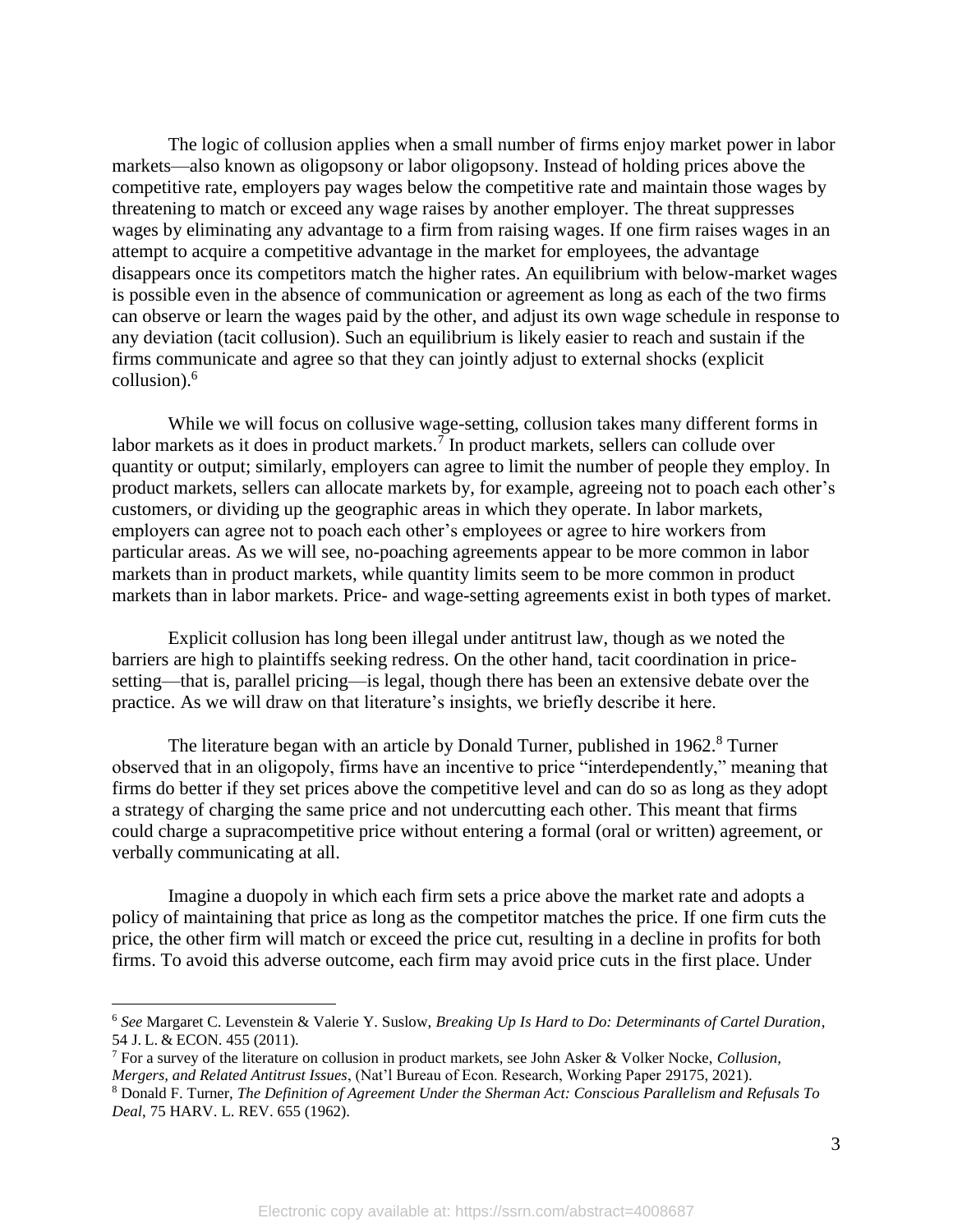general conditions, an equilibrium exists in which both firms maintain the supracompetitive price. This equilibrium can exist in the absence of any formal agreement or any communication whatsoever as long as the two firms can observe each other's prices, adjust their own prices rapidly, and care sufficiently about future profits.<sup>9</sup>

But while this might seem to suggest that antitrust law should penalize what is now usually called "tacit coordination" or "parallel pricing," Turner argued that this would be unwise. When firms set prices, they unavoidably are aware of the prices set by competitors, and it is hard to imagine how firms could ignore their competitors' behavior. In theory, courts could penalize any firm in an oligopoly that set the same prices as other firms, but this approach would also penalize innocent firms that set identical prices because they incurred identical costs. A better approach would be a requirement that firms set prices by independently adding a markup to their costs, but such a remedy would be little different from price regulation, which courts (and, indeed, as time would show, regulators) are not well-positioned to accomplish.

Turner's view was challenged in a 1969 article by Richard Posner,  $10$  whose view was further developed by Louis Kaplow in a book published in  $2013$ .<sup>11</sup> On their view, there is no reason in antitrust theory or policy to distinguish between an oligopoly that maintains supracompetitive prices through communication and agreement, and an oligopoly that maintains supracompetitive prices through parallel behavior. Both types of behavior are equally bad, and indeed it is not even clear that there is any difference between them. Parallel behavior, in which one firm might initiate price changes and a second firm imitates them, is a kind of agreement, where communication takes place through actions rather than words. The distinction between tacit coordination and nonverbal agreement is exceedingly elusive; in simple game-theoretic models of repeated interaction, an equilibrium in which the firms charge above supracompetitive prices can be characterized in either way. Both authors argued that courts should therefore impose sanctions on tacit coordination by oligopolists.<sup>12</sup>

The courts have sided with Turner, but the debate was important because it sharpened the law's understanding of the dangers of collusion in oligopolistic market and helped justify legal precautions against market concentration, for example, through merger policy. The debate and its impact on the law also focused attention on the sustainability of (explicit) collusion, which can be traced back to an article written by George Stigler in 1964, and was greatly refined by the game theory literature of the 1970s and 1980s.<sup>13</sup> As is by now familiar, collusion becomes more likely when, among other things, a smaller rather than larger number of firms compete in the market, the commodity is homogenous, and competitors can easily observe one another's pricing and related actions. Stigler also observed that a cartel might fix prices for small customers while competing over large customers. We will discuss some of the other findings of this literature below. For law, these factors have become important for plaintiffs alleging explicit collusion who seek to avoid a motion to dismiss under the *Twombly* standard. Courts require a showing of

<sup>9</sup> *See* Louis Kaplow, *Competition Policy and Price Fixing* Ch. 7 (2013), for a review of the literature.

<sup>&</sup>lt;sup>10</sup> Richard A. Posner, *Oligopoly and the Antitrust Laws: A Suggested Approach*, 21 STAN. L. REV. 1562 (1969). <sup>11</sup> Louis Kaplow, *Competition Policy and Price Fixing* (2013).

<sup>12</sup> Posner, however, later repudiated his position in a review of Kaplow's book. Richard A. Posner, *Review of Kaplow, Competition Policy and Price Fixing*, 79 ANTITRUST L.J. 761 (2013).

<sup>13</sup> George J. Stigler, *A Theory of Oligopoly*, 72 J. POL. ECON. 44 (1964).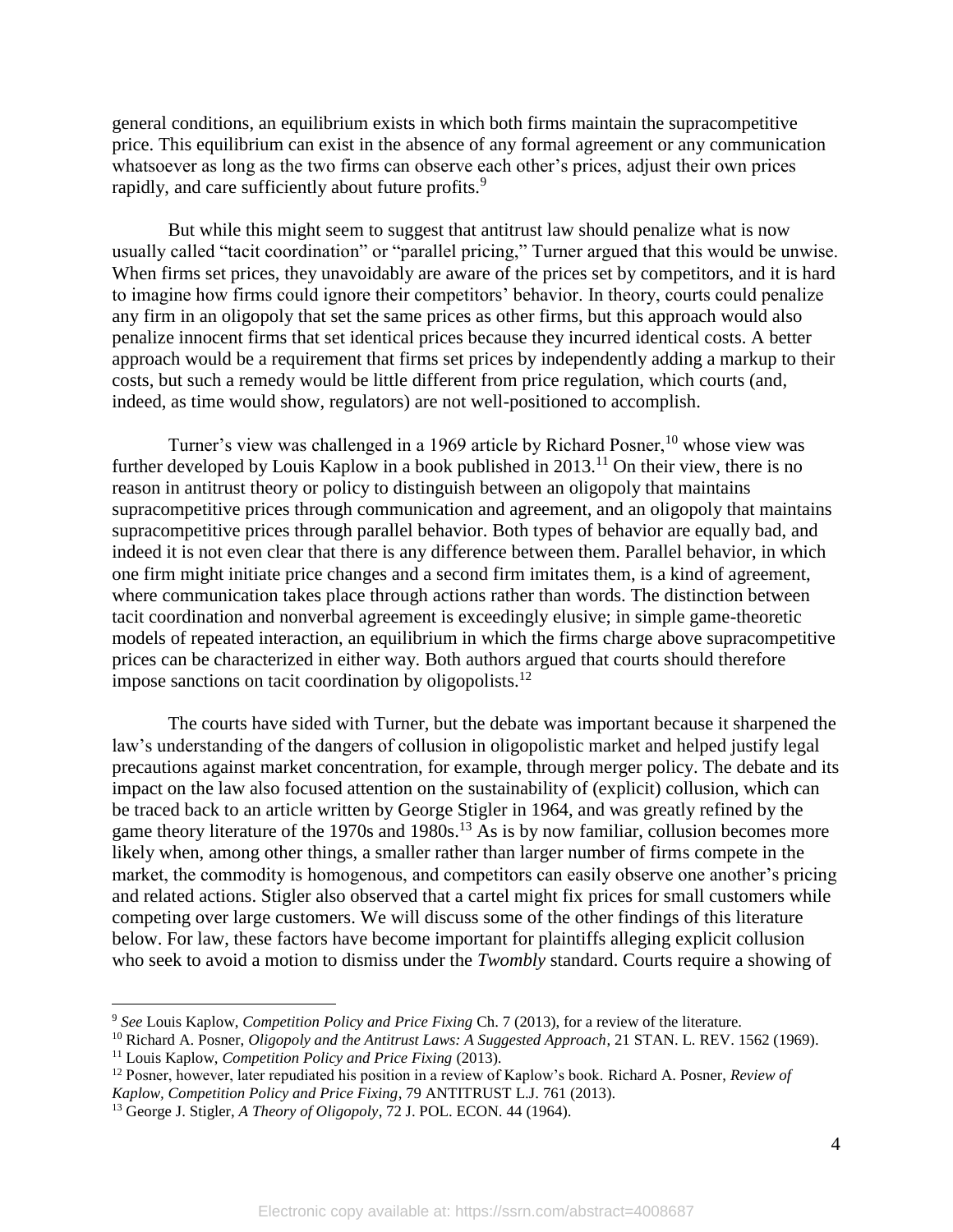parallelism "plus" allegations of an agreement or other factors suggestive of or conducive to an agreement.<sup>14</sup>

At a high level of abstraction, labor markets are similar to product and other types of markets. The laws of supply and demand hold sway in all markets. But at the lower level of generality at which antitrust law operates, the markets are quite different. Labor markets are characterized by a high degree of friction: interactions are dense, continuous, usually lengthy, complex, and characterized by a high degree of investment by the employee in firm-specific human capital. Bargaining power is almost always asymmetric: exit is more costly for the employee than for the employer. Product markets are far simpler. Transactions are usually discrete and simple; buyers and sellers might interact only once; and no one invests in the relationship. Except when markets are concentrated, bargaining power is symmetric. There are, of course, more complex product markets where relationships are formed (leases, credit cards, bank accounts, insurance policies, software licensing agreements, and so on). And there are markets in which sellers provide labor in relatively discrete bursts (and where they are therefore classified as independent contractors rather than employees). But the differences between product markets and labor markets are large and systematic enough as to have resulted in separate branches of economics (labor economics and industrial organization) and a separate legal system for labor markets (labor and employment law).

As we turn to antitrust, we ask whether the distinctive features of labor markets call for a different kind of antitrust law. Below, we focus on five such features: (1) employees face higher switching costs than consumers do, in part because employers exercise greater control over workers than do sellers over consumers; (2) labor markets are characterized by a pay equity norm that has no parallel in product markets; (3) labor markets are characterized by downward nominal wage rigidity, which also has no parallel in product markets; (4) there are no large sellers of labor, the way there can be large suppliers of products or services; and (5) consumer prices are often more transparent than wages.

To anticipate, most of these features facilitate labor market collusion, so that labor market collusion is easier to initiate and sustain than is product market collusion. Because it is harder for an employer to lure away the employee of a competitor than for a seller to lure away the customer of a competitor, employers will be able to sustain collusion more effectively than sellers can. This also means that collusion will be more attractive to employers than it is to sellers—it is less likely that elaborate arrangements will go down in flames. The pay equity norm and downward nominal wage rigidity increase the risk of cheating in labor markets. The absence of larger labor sellers also eliminates a temptation to cheat that prevails in product markets. And while transparency tends to facilitate collusion, many labor markets exhibit transparent wages, and transparency is increasing thanks to the evolution of internet-based labor-matching platforms. A final point, to which we will return, is that employers appear to compete more vigorously at the entry level (when applicants are more interchangeable) than later on (when employees have grown attached to a particular firm). This too has implications for antitrust enforcement in labor markets.

<sup>14</sup> John E. Loptka, *Solving the Oligopoly Problem: Turner's Try*, 41 ANTITRUST BULL. 843 (1996).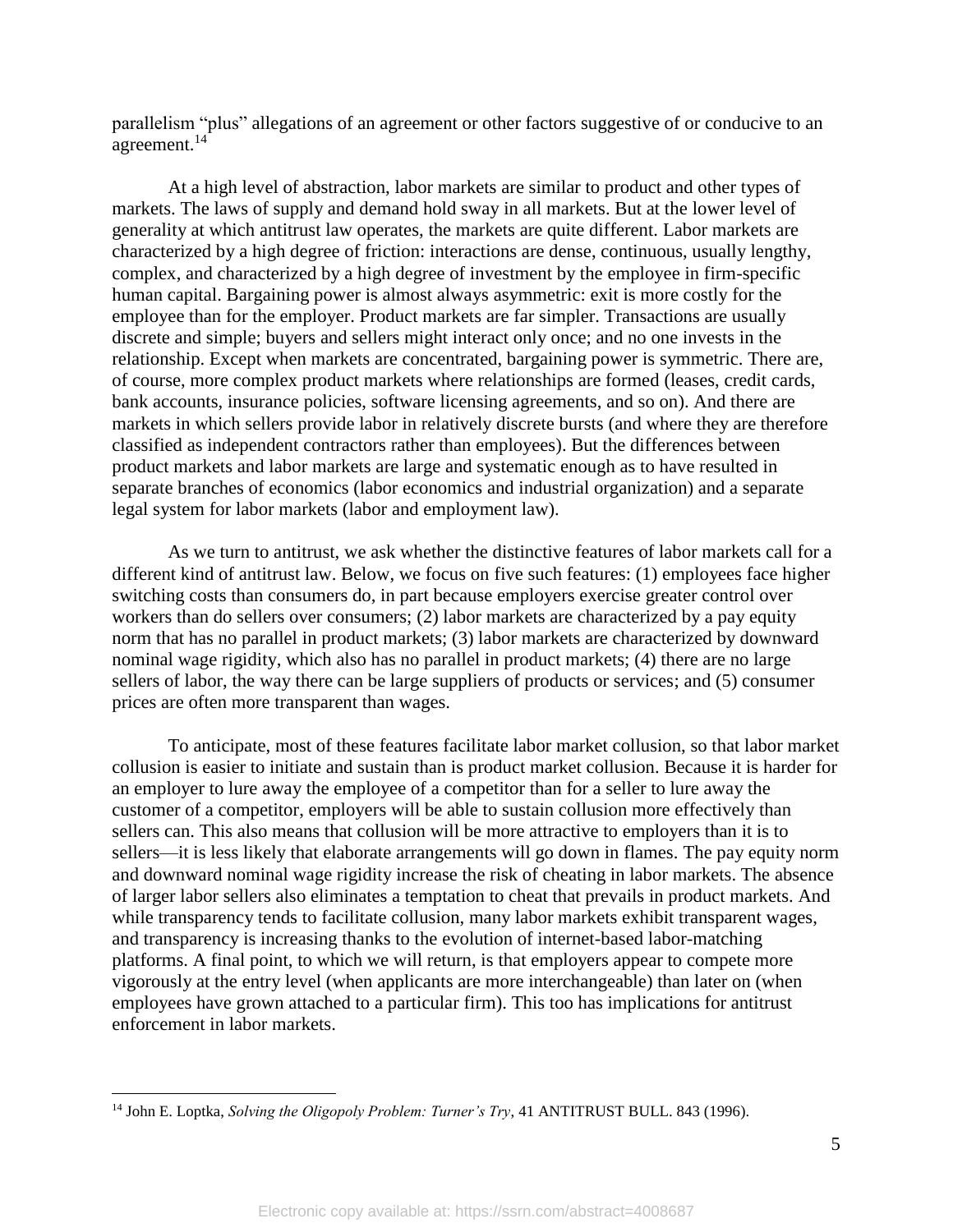These features hardly exhaust the differences between labor markets and product markets. But they are empirically well-established and fairly general across different labor markets, so they provide a starting point for thinking about the application of antitrust law to employer collusion.

### A. High switching costs

 $\overline{a}$ 

Models of oligopoly typically assume that consumers will buy from whichever seller offers a lower price—that is, "switching costs" are low, which means the price elasticity of demand is high. Most sellers interact with customers only on occasion, at the time of the sale, as a result of which they can compete only by offering better prices, better quality, or superior advertising. While information costs, brand loyalty, and other frictions keep switching costs above zero, the evidence does indicate that in many product markets those costs remain low enough to disregard for purposes of law and policy.<sup>15</sup> This has important implications for antitrust. If two firms agree to fix prices, then each firm has an incentive to cheat by cutting prices because it will be able to lure away its competitor's customers. The additional sales made by the firm that cuts prices will compensate for the loss of revenue per sale. Symmetrical incentives to cheat may therefore undercut the arrangement, even deterring the firms from colluding in the first place. Parallel pricing and other forms of tacit coordination may be difficult to sustain for the same reason. So while experience teaches that collusion and parallel prices remain common despite these incentives, courts and scholars are often skeptical about the likelihood that parallel pricing will arise or the duration over which it can persist.<sup>16</sup>

In labor markets, by contrast, switching costs are high. In one striking example, researchers found that for the Amazon Mechanical Turk labor market, which at first glance appears quite thick, the elasticities for recruitment were 0.05-0.11 and for retention were 0.1-  $0.5$ .<sup>17</sup> The authors attribute this to the differentiated nature of tasks, which may have appealed to different workers to different degrees, and search costs. This is notable given that Amazon Mechanical Turk is built for ease of search among jobs. A growing literature on more conventional labor markets has also found quite low elasticities, ranging from 2.5 to 5.8.<sup>18</sup>

There are at least five reasons why workers are less likely to switch jobs for higher wages. First, search costs are high. Because employment relationships are more complex than products, workers must devote significant time to find alternative jobs while at the same time being constrained by their time commitment to their existing jobs.

Second, job differentiation is often high. Similar-seeming occupations actually differ because employers are located in different places (affecting commuting times), specialize in different types of work, employ different workforces (affecting interpersonal relationships), and

<sup>15</sup> Anna Sokolova & Todd Sorensen, *Monopsony in labor markets: A meta-analysis*, 74 ILR REV. 27, 51 (2021). <sup>16</sup> Robert Bork, The Antitrust Paradox (1978). For judicial examplse, see *In re Text Messaging Antitrust Litig.*, 782 F.3d 867, 879 (7th Cir. 2015); *Williamson Oil Co. v. Philip Morris USA*, 346 F.3d 1287, 1300-01 (11th Cir. 2003); *Theatre Enters. v. Paramount Film Distrib. Corp.*, 346 U.S. 537, 540-41 (1954).

<sup>17</sup> Arindrajit Dube et al., *Monopsony in Online Labor Markets*, 2 AM. ECON. REV.: INSIGHTS 33 (2020).

<sup>18</sup> *See* Ihsaan Bassier et al., *Monopsony in Movers: The Elasticity of Labor Supply to Firm Wage Policies* (Nat'l Bureau of Econ. Research, Working Paper 27755, 2020); José Azar et al., *Estimating labor market power* (unpublished manuscript 2019); Sokolova & Sorenson, *supra*.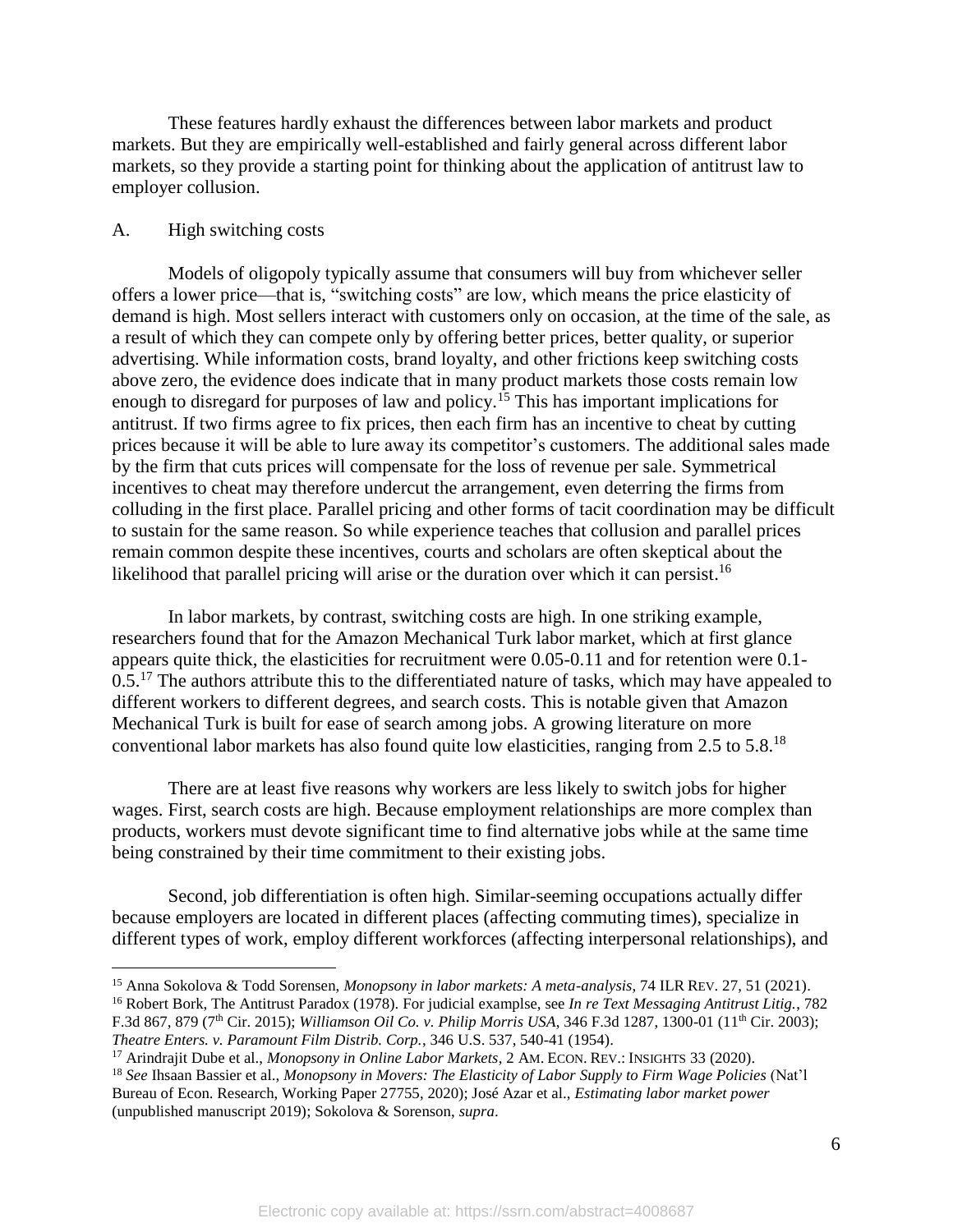cater to their workers by offering conditions and amenities that are specific to the oftenidiosyncratic preferences of the incumbent workforce.

Third, employers exercise daily control of their workers, usually over a long period of time. As a result, employers obtain significant information about workers' preferences, backgrounds, and productivity. Workers also compose a captive audience, defenseless against the employers' elaborate campaigns to instill loyalty to the company and solidarity with other workers. A firm's information advantage over competitors is much greater for workers than for customers. Employees spend eight hours a day with the employer and zero hours with competitors, while customers may spend a few minutes or hours a year with a typical seller and may also buy from competing sellers in the same period.

Fourth, because employers are more likely to let go of poor workers than good workers, an adverse selection problem may hamper efforts by workers to find new jobs with competitors, who will fear that the incumbent employer let them leave because it knows those workers have low ability.<sup>19</sup> The captive audience advantage further enables an employer to shape workers' preferences far more than a seller can use advertising campaigns to shape the preferences of customers.

Finally, workers typically invest time and effort to learn the idiosyncratic or firm-specific characteristics of their employer. As a result, while their employer will value them more than other workers, competing employers will not be willing to pay them as much the incumbent employer. That means that the worker loses a credible threat to quit if the employer pays below marginal revenue product. More broadly, switching from one job to another can be cumbersome, risky, and fraught, and many people switch jobs only a few times over the course of their life.<sup>20</sup>

In the oligopoly literature, sellers can "capture" buyers by instilling brand loyalty through advertising campaigns or investments in quality. In the simplest model, the result is that the sellers compete (or collude) over only the non-captive buyers.<sup>21</sup> In more complex models, they must manipulate price and quality offerings so as to maximize profits from loyal buyers while also attracting (or not attracting, where collusion occurs) the non-captive buyers.<sup>22</sup> One could think of employers' incentives in a similar way. But because it is cheaper for an employer to instill loyalty in workers because of its natural advantages, fewer workers will be non-captive.

Because switching costs are higher in labor markets than in product markets, both explicit collusion and tacit coordination are more likely to succeed in labor markets. Firms compete by poaching each other's consumers and workers. Because switching costs are low for consumers, a firm can lure them from a competitor by offering a slightly lower price or slightly improved quality. Advertising campaigns will be effective because consumers who learn about the advantages of a competitive brand can easily switch to it. This prospect of easily increasing market share will offer a constant temptation to cheat on collusive agreements or parallel

<sup>19</sup> Daron Acemoglu & JS Pischke, *Why do firms train? Theory and evidence*, 113 Q. J. ECON 79 (1998).

<sup>20</sup> Raven Molloy, Christopher Smith, and Abigail K. Wozniak. *Changing stability in us employment relationships: A tale of two tails*. No. w26694. National Bureau of Economic Research, 2020.

<sup>21</sup> Barry Nalebuff, *Exclusionary Bundling*, 50 THE ANTITRUST BULLETIN 321 (2005).

<sup>22</sup> *Id*.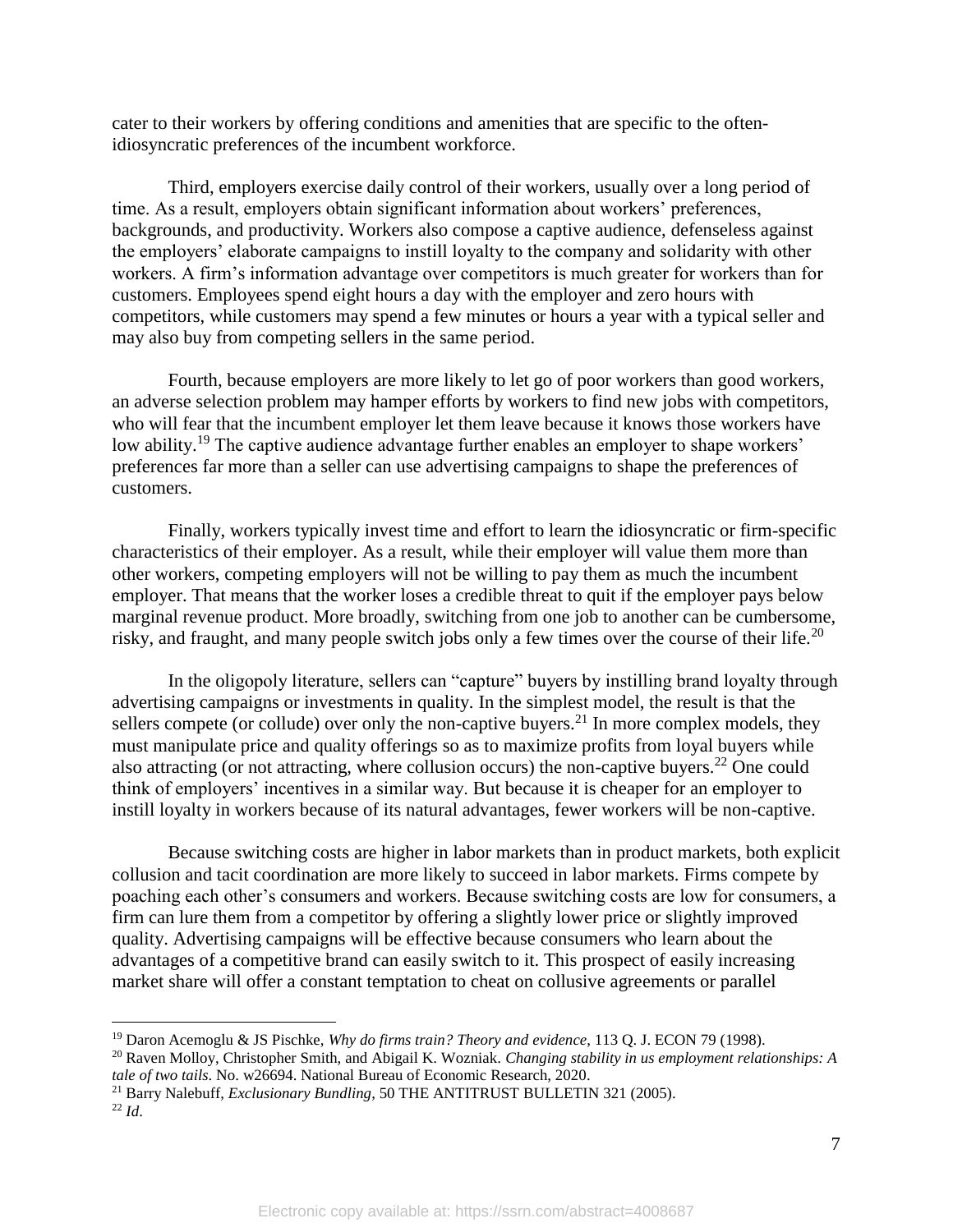behavior. This makes collusive agreements less likely to arise in the first place and less likely to persist when they do arise.

By contrast, a firm that seeks to poach workers from a competitor will be required to overcome the high switching costs of the competitors' workforce. Large rather than small wage increases will be required. Advertising will be pointless when switching costs are high. Indeed, while employers frequently compete vigorously for college or professional school graduates, as illustrated by job fairs, recruitment campaigns, and cushy summer internships, they much more rarely compete for already employed workers. With the incentive to poach lower for labor markets, the risk that one's counterparty will cheat on explicit agreements or tacit coordination diminishes relative to the product market case. Accordingly, these horizontal arrangements should be more stable in labor markets than in product markets.

## B. Pay equity norm

 $\overline{a}$ 

Models of oligopoly assume that consumers rationally buy goods and services so as to maximize their utility. Except in unusual circumstances, their purchasing decisions are not affected by the prices paid by other consumers. While common experience tells us that people are sometimes annoyed when they learn that they paid a seller more for a product than other buyers did, this phenomenon does not appear to affect consumer behavior in a significant way. This means that sellers are mostly free to engage in price discrimination—they can charge higher prices to consumers with higher willingness to pay as long as they can prevent arbitrage among consumers or other intermediaries who buy at the low prices and resell at higher prices.

By contrast, in labor markets, the pay equity norm prevails. Employees become angry if they learn that colleagues are paid more for the same work than they are. In a well-known study, economists exploited involving a change in state law that resulted in disclosure of salaries in the University of California system. They randomly informed employees of the website that disclosed the salaries, and then learned via a survey that employees whose salary was below the median reported lower job satisfaction while those above the median were not bothered.<sup>23</sup>

A pay equity norm makes it costly for employers to cheat on horizontal arrangements. Suppose a seller in a collusive agreement tries to increase market share without losing money on inframarginal customers by offering secret discounts to new customers. It is possible that other sellers will notice, causing the cartel to collapse.<sup>24</sup> But the seller is unlikely to be punished by its incumbent customers, who might be annoyed if they find out but will rationally keep buying. On the other hand, if an employer offers wage premiums to new hires, it takes the risk that existing workers will become angry and quit or demand higher pay. Employers can sometimes evade the pay equity norm by offering bonuses to new hires, but this is not always possible, and a one-time bonus may be less alluring than a higher salary that will predictably advance with annual cost-ofliving increases. Accordingly, the incentives for employers to cheat on horizontal arrangements are lower than they are for sellers.

<sup>23</sup> David Card et. al, *Inequality at Work: The Effect of Peer Salaries on Job Satisfaction*, 102 AM. ECON. REV. 2981 (2012).

<sup>24</sup> Kenneth S. Corts, *Third-Degree Price Discrimination in Oligopoly: All-Out Competition and Strategic Commitment*, 29 RAND J. ECON. 306 (1998).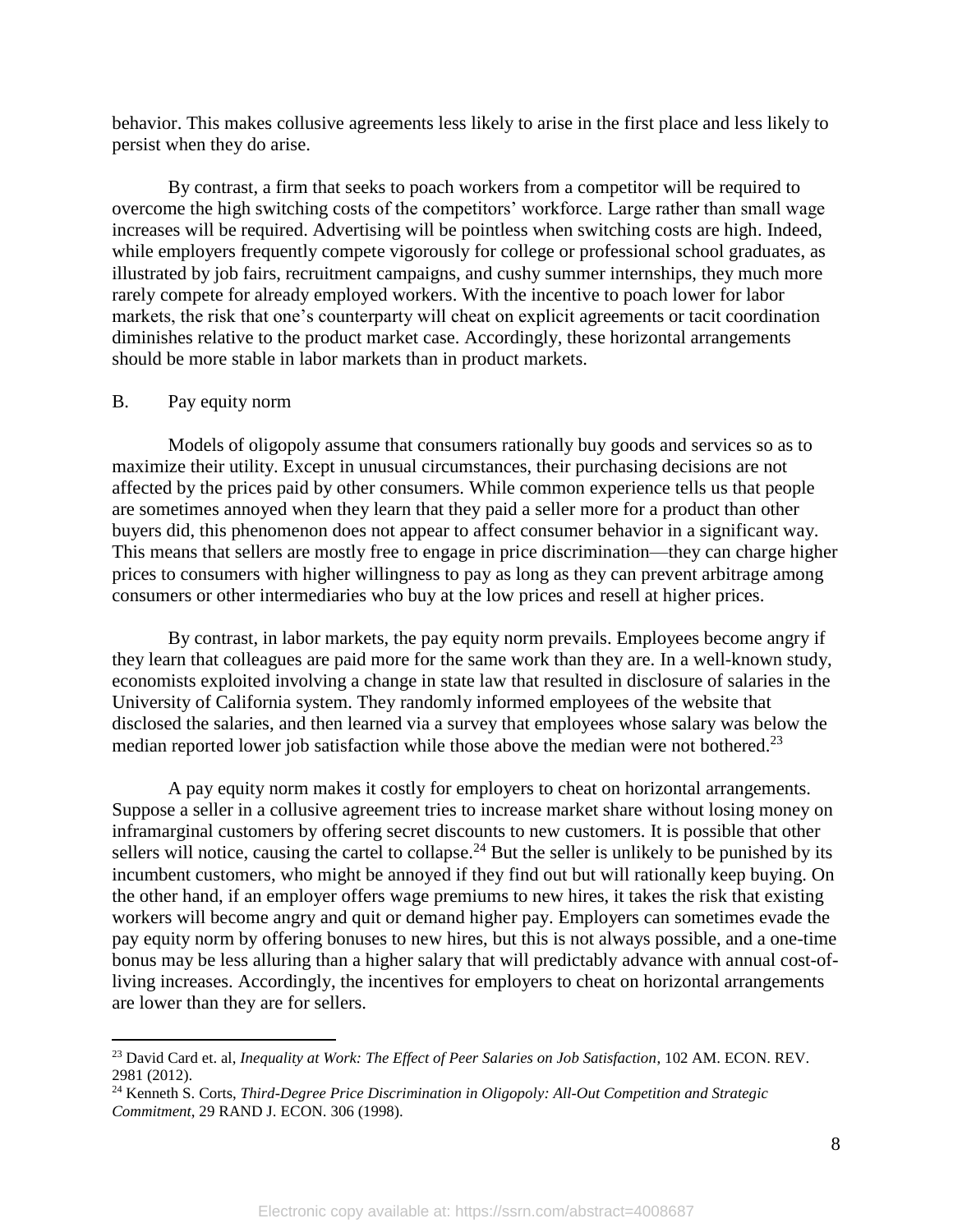There are, however, possible offsetting effects in both markets. If one seller threatens to steal customers by offering discounts, other sellers can respond by offering discounts to just those same customers. Employers, by contrast, are constrained from offering higher salaries only to employees who threaten to leave. If the pay equity norm is to be respected, the employer who raises salaries for some marginal employees will be required to raise salaries for inframarginal employees as well, at great cost. The pay equity norm thus makes it costlier for employers to poach workers than it is for sellers to poach customers, but also costlier for employers to defend against the poaching of their own workers than it is for sellers to defend against the poaching of their customers.

It might seem these effects would offset, or that the pay equity norm would have an ambiguous effect on the stability of horizontal collusion. But we think that this is not correct. The main difference is one of stakes, and hence risk. A seller can try to poach a rival's customers by offering small discounts; if the rival retaliates, the seller can quickly retreat, reestablishing the equilibrium, with only minor harm to each side. An employer can try to poach a rival's workers only with large bonuses; if the rival retaliates, the two parties can reestablish an equilibrium but only after paying out large amounts of money. And as we will see below, there are reasons to believe that other features of the labor market will further widen the gap between the risk of worker-poaching and the risk of customer-poaching.<sup>25</sup>

## C. Downward nominal wage rigidity

 $\overline{a}$ 

In product markets, sellers can normally raise or lower prices as market conditions dictate, enabling them to respond rapidly not only to changes in costs and in demand but to the pricing decisions of their competitors. In labor markets, employers can always raise wages but cannot easily lower them. Employees tend to psychologically anchor on their current wage and strongly object to any reduction in that nominal wage, irrespective of broader market conditions. This is known as downward nominal wage rigidity, and it is a feature of many labor markets. In periods of low inflation, this means that employers cannot lower real wages either; in periods of high inflation, employers can allow inflation to erode wages, but this is a clumsy way to reduce real wages. While price rigidity also exists in some product markets, wage rigidity is a far more common and significant.<sup>26</sup>

Downward nominal wage rigidity should strengthen the incentives of employers to collude, relative to those of sellers of products. If an employer cheats by raising wages, then it's hard to lower them again if the competitor retaliates by matching the wage increase, or if economic conditions change and high wages are no longer sustainable. The cost and risk of defecting from a collusive agreement is high.

<sup>&</sup>lt;sup>25</sup> Separately, if the pay equity norm interferes with discriminatory wage-setting, then monopsony in labor markets is more socially costly than monopoly in product markets, all else equal, where price discrimination is common, and reduces the social cost of monopoly.

<sup>26</sup> On wage rigidity, *see, e.g.*, David E. Lebow et al., *Downward Nominal Wage Rigidity: Evidence from the Employment Cost Index*, 3 ADVANCES IN MACROECONOMICS (2003). Prices are also sometimes "sticky," but not as sticky as wages; *see* Daniel Hosken & David Reiffen, *Patterns of retail price variation*, 35 RAND J. ECON. 128 (2004) (temporary price discounts are common).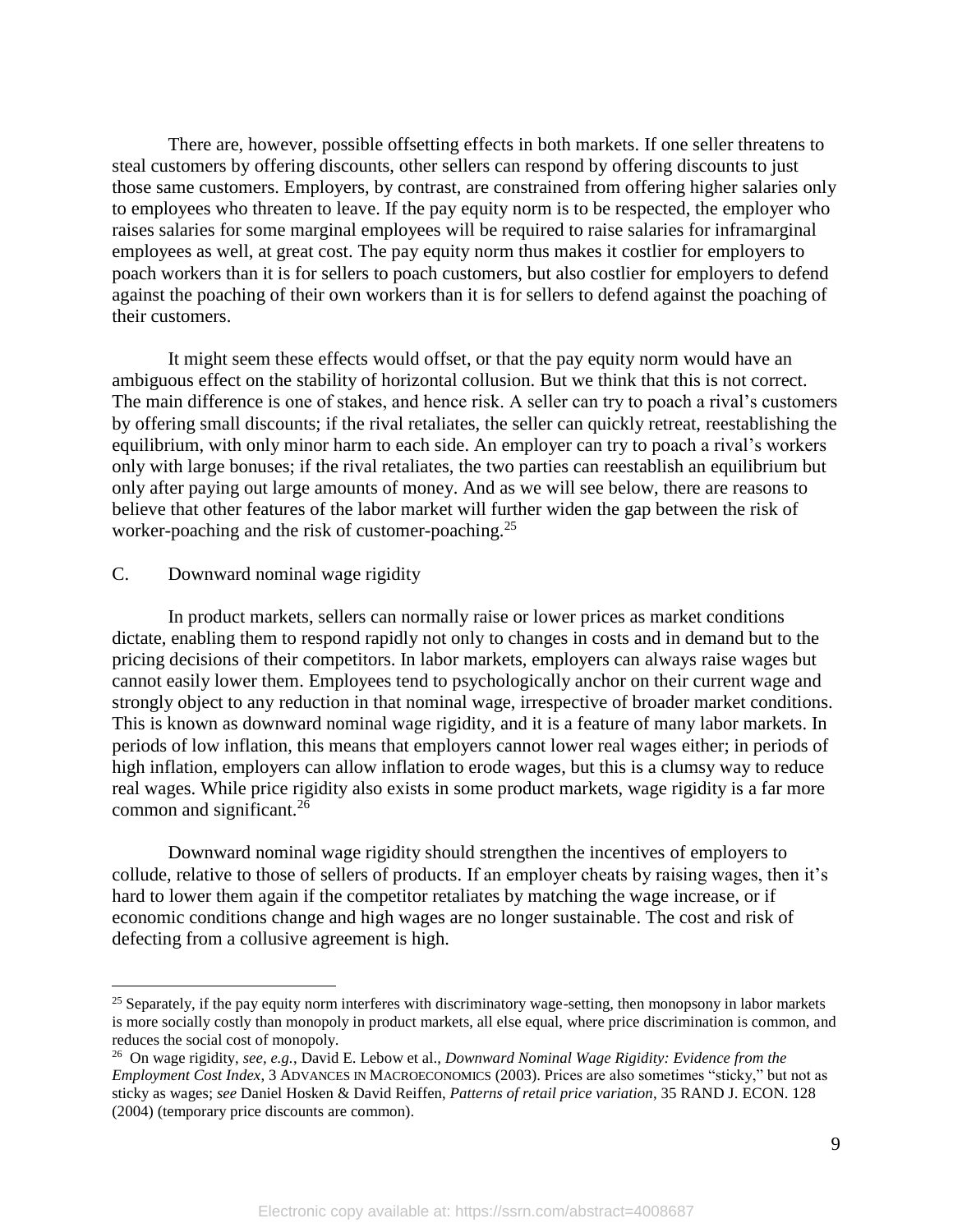In combination, the pay equity norm and downward nominal wage rigidity make it especially costly and risky for an employer to defect by raising wages. If the employer wishes to poach a competitor's workers, it must raise wages for all of its own workers along with the new employees. Then, irrespective of whether or not it succeeds in its efforts to poach, it must maintain higher wages for all employees, new and old. For such an employer, even success may be worse than the status quo. In product markets, by comparison, a seller can target discounts at a limited number of customers. Regardless of whether it succeeds in poaching those customers, it retains the option of raising prices at a later date, particularly if it can restore some type of collusive agreement. Accordingly, pay equity and downward nominal wage rigidity make collusive agreements in labor markets more stable than those in product markets.

We can see the difference by using a standard example of the effect of monopsony. Suppose that a firm has 50 employees and pays each of them \$100,000. It would like to hire ten of its competitors' employees in order to expand its operations. To do so, it will need to offer these employees \$110,000 to attract them away from their current employers. But if it pays these new employees \$110,000, it will also have to raise the wages of its current employees to \$110,000. And once it has raised wages, it cannot lower them again. This means that the total cost of hiring the ten additional employees is \$1.6 million per year—\$1.1 million for the new employees themselves, and \$500,000 in additional salary for its existing employees—or the equivalent of \$160,000 for each new employee. Unless these new employees are highly productive, this is a losing proposition for the firm, even if its competitors don't attempt to retaliate.

Now this is a familiar result from the economic model of monopsony (or technically, oligopsony), which in fact assumes that the employer pays workers of identical productivity the same wage. In the mirror-image model of oligopoly, the same assumptions are made: the seller who lowers prices to obtain new customers must lower them for incumbent customers as well. But we think the model is more accurate for labor than for products. The identical wage/price assumption is based on a common intuition as well as empirical evidence that sellers roughly charge the same to everyone (putting aside volume discounts and the like) and that employers roughly pay the same wage to everyone of equal productivity. But the assumption in the product market case is based on the practicalities of distinguishing between customers who have private information about their willingness-to-pay. In fact, sellers can price discriminate albeit only crudely. By contrast, the equity norm prevails only in labor market and appears to be quite powerful. That means that employers can wage discriminate much less effectively than sellers can price discriminate, and this difference accounts for the greater stability of labor market collusion than product market collusion, or so we conjecture.

It is true that the incentive of an employer to retaliate is also reduced because an employer who retaliates by matching the wage increase will have trouble lowering wages again when the first employer returns to cooperation. But, as before, the crucial distinction between labor markets and product markets is that the stakes of cheating are higher in the former. The combination of high switching costs, pay equity, and downward marginal wage rigidity means that employers who cheat on a cartel agreement and poach workers face the risk of incurring a large and persistent loss—much more so than sellers in the product market. Overall, downward nominal wage rigidity and pay equity are likely to increase the cost of defection, and hence to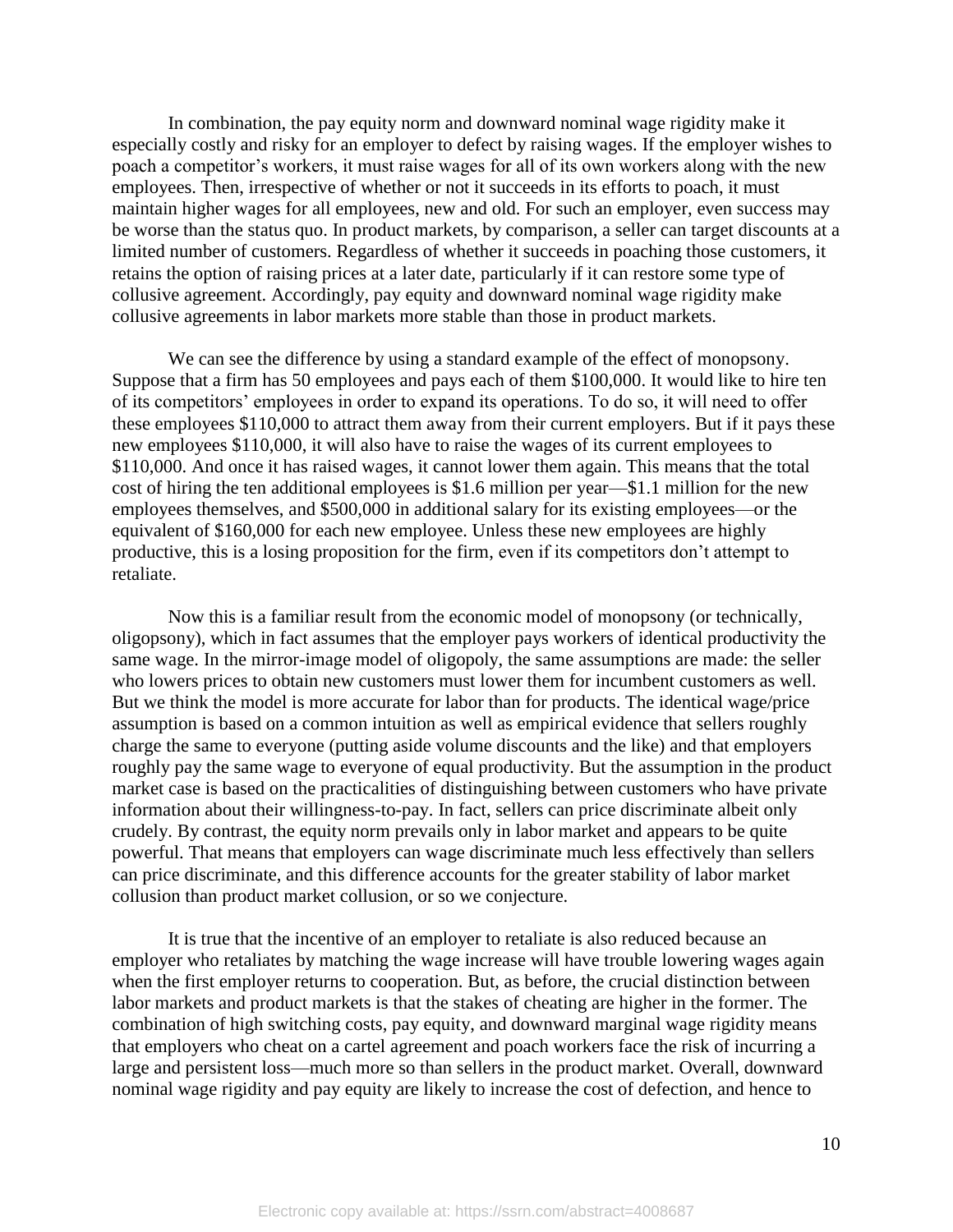strengthen the stability of horizontal arrangements, relative to a seller cartel, where the parties enjoy more flexibility to adjust their behavior in response to the actions of others.

## D. Magnitude and Duration of Contracts

In an oligopoly, sellers who seek to increase market share by reducing prices take the risk that competitors will match their price discount. A seller can minimize this risk by seeking out large buyers and persuading any buyer (large or small) to enter a long-term contract. Large buyers are attractive because they enable the seller to obtain a substantially larger market share with few transactions. Long-term contracts prevent competitors from luring back customers by matching the seller who initially cheats. Thus, oligopolies become less stable when large buyers exist and long-term contracts are possible.<sup>27</sup>

In labor markets, there is no such thing as a large worker. The magnitude of the input supplied by a worker varies little—with an upper bound of how many hours can be squeezed into a week (and that is only forty hours for regular workers, plus overtime which requires a higher wage). Thus, as a general pattern, the large-buyer source of instability will prevail far more frequently in product oligopolies than in labor oligpsonies.

Long-term contracts are less common in labor markets than in product markets. Contracts in labor markets are typically at will, probably because courts very rarely are willing to deny workers the freedom to leave a job, and employers are rarely willing to allow a jury to secondguess their decisions to fire workers. But in practice, employees often remain in the same jobs for long periods of time because of the high switching costs we described earlier. Employers have also discovered that they can use noncompetes to prevent workers from moving to competitors, in this way duplicating the anticompetitive effect of long-term contracts without having to commit to a long employment relationship.<sup>28</sup> Even when noncompetes are not enforceable, the in terorrem effect of a lawsuit may be sufficient. On average, workers stay in a job for around four years—and tenure for a substantial fraction of the workforce exceeds ten years—a period much longer than nearly all product market contracts.<sup>29</sup>

## E. Pay Secrecy

In oligopoly theory, it is commonly believed that price secrecy undermines collusion and tacit coordination.<sup>30</sup> If prices are not public information, then members of a cartel can easily cheat by cutting prices below the agreed rate. Even if prices are public, sellers can often offer customers secret discounts, disguised as volume discounts and the like. But sellers can penetrate the cloud of secrecy by asking customers to report price discounts offered by rivals and agreeing

<sup>27</sup> Stigler, *supra* note 13.

<sup>28</sup> Evan Starr, J.J. Prescott & Norman D Bishara, Noncompetes in the U.S. Labor Force, Journal of Law and Economics (2020).

<sup>29</sup> Steven F. Hipple & Emy Sok, *Tenure of American Workers*, U.S. Bureau of Labor Statistics Spotlight on Statistics (2013), available at:

https://ecommons.cornell.edu/bitstream/handle/1813/79427/BLS\_Tenure\_of\_American\_Workers.pdf?sequence=1& isAllowed=y.

<sup>30</sup> Stigler, *supra* note 13; Edward Green & Robert H. Porter, *Noncooperative Collusion under Imperfect Price Information*, ECONMETRICA: J. OF THE ECONOMETRIC SOCIETY 87 (1984).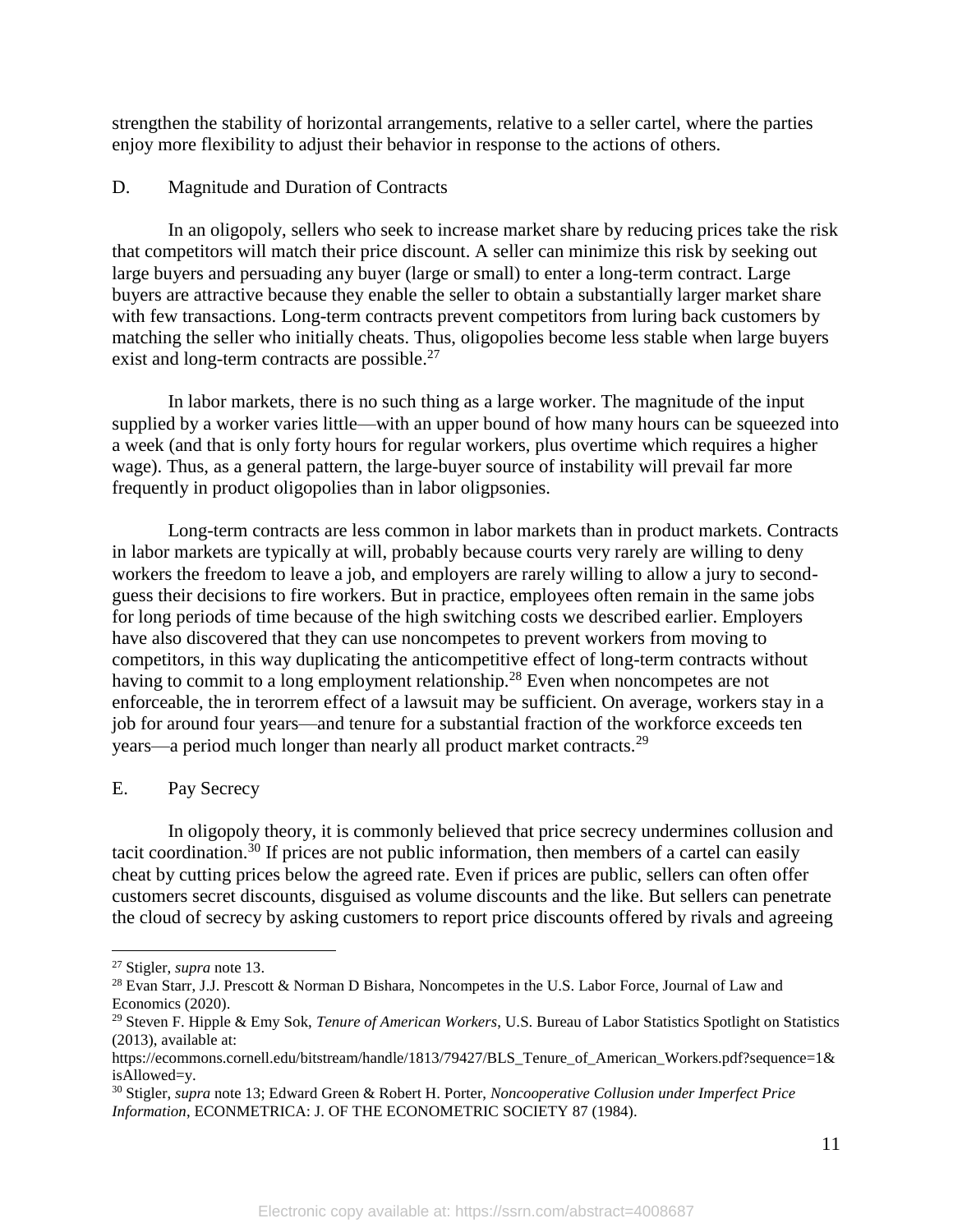to match them—often with formal Most-Favored-Nation commitments. And for a huge range of products sold to the general public—as opposed to business-to-business transactions, which are more likely to be confidential—it is not practical to conceal price information. As a general proposition, oligopoly is more likely to be sustained when prices are public than when they are secret. That is why agreements among competitors to share price information may result in liability under the antitrust laws.

While comparisons are difficult, it appears that wage information is more confidential than pricing. As long as sellers seek new customers, they must publicize their prices. By contrast, while employers also must publicize wages to attract workers, they can often maintain confidentiality with respect to raises, bonuses, and other forms of compensation for incumbent employees. Employers often impose a policy of prohibiting workers from discussing their compensation. And a powerful salary taboo prevails among employees even when employers do not prohibit the sharing of wage information. $31$  In recent years, however, platforms like Glassdoor have enabled workers (and employers) to publicize wage information, so the era of wage confidentiality may soon come to an end. Pay transparency laws in a number of states also require employers to reveal salary ranges to their employees and job applicants.<sup>32</sup>

To the extent that wage information is more likely to be confidential than price information, this distinction between labor and product markets cuts in the direction of a greater risk of sustainable product oligopoly than labor market oligopsony. However, in many labor markets, wages are public information. (For some examples, see Part II.) Ironically, pay transparency laws and new hiring platforms like Glassdoor may result in lower rather than higher wages because the increase in transparency facilitates collusion among employers.<sup>33</sup>

## F. A Note on Ex Ante Contracting

 $\overline{a}$ 

A persistent question that arises in discussion of labor market cartelization is whether employees can protect themselves from anticompetitive harm through ex ante negotiation of their contracts. This question arises because of yet another unique feature of labor markets. Labor markets tend to be bifurcated into an ex ante stage when workers first apply for a job in the industry they have chosen, and an ex post stage when workers are employed and must consider whether to leave employment for another position. In the first stage, workers will typically operate in relatively competitive markets. If they are unskilled, they can choose among many different employers. If they are skilled, their choices will be more limited, but they still may have

<sup>31</sup> Zoe B. Cullen & Ricardo Perez-Truglia, *Salary Taboo: Privacy Norms and the Diffusion of Information*, (Nat'l Bureau of Econ. Research, Working Paper 25145, 2018).

<sup>32</sup> F. Christopher Chrisbens & Christopher T. Patrick, *The Emerging Trend in State Pay Transparency Laws*, 6 NAT'L LAW REV. (Aug. 11, 2021) at [https://www.natlawreview.com/article/emerging-trend-state-pay](https://www.natlawreview.com/article/emerging-trend-state-pay-transparency-laws)[transparency-laws.](https://www.natlawreview.com/article/emerging-trend-state-pay-transparency-laws)

<sup>&</sup>lt;sup>33</sup> Interestingly, pay transparency may also suppress wages by enabling employers to credibly refuse to raise wages; for theory and evidence, see Zoe B. Cullen & Bobak Pakzad-Hurson, *Equilibrium effects of pay transparency*. No. w28903. National Bureau of Economic Research, 2021. If so, this is effect is independent of that of employer collusion, though there could be interactions. For example, an employer could refuse a demand for a raise by telling employees that not only will it have to raise compensation for other employees, as Cullen argues, it will also have higher labor costs then competitors, which could drive it out of business. An employer could also use the fact that it is paying the same wages as competitors as an argument to its own workers that they are unlikely to land a higherpaying job elsewhere and have no credible claim to a raise.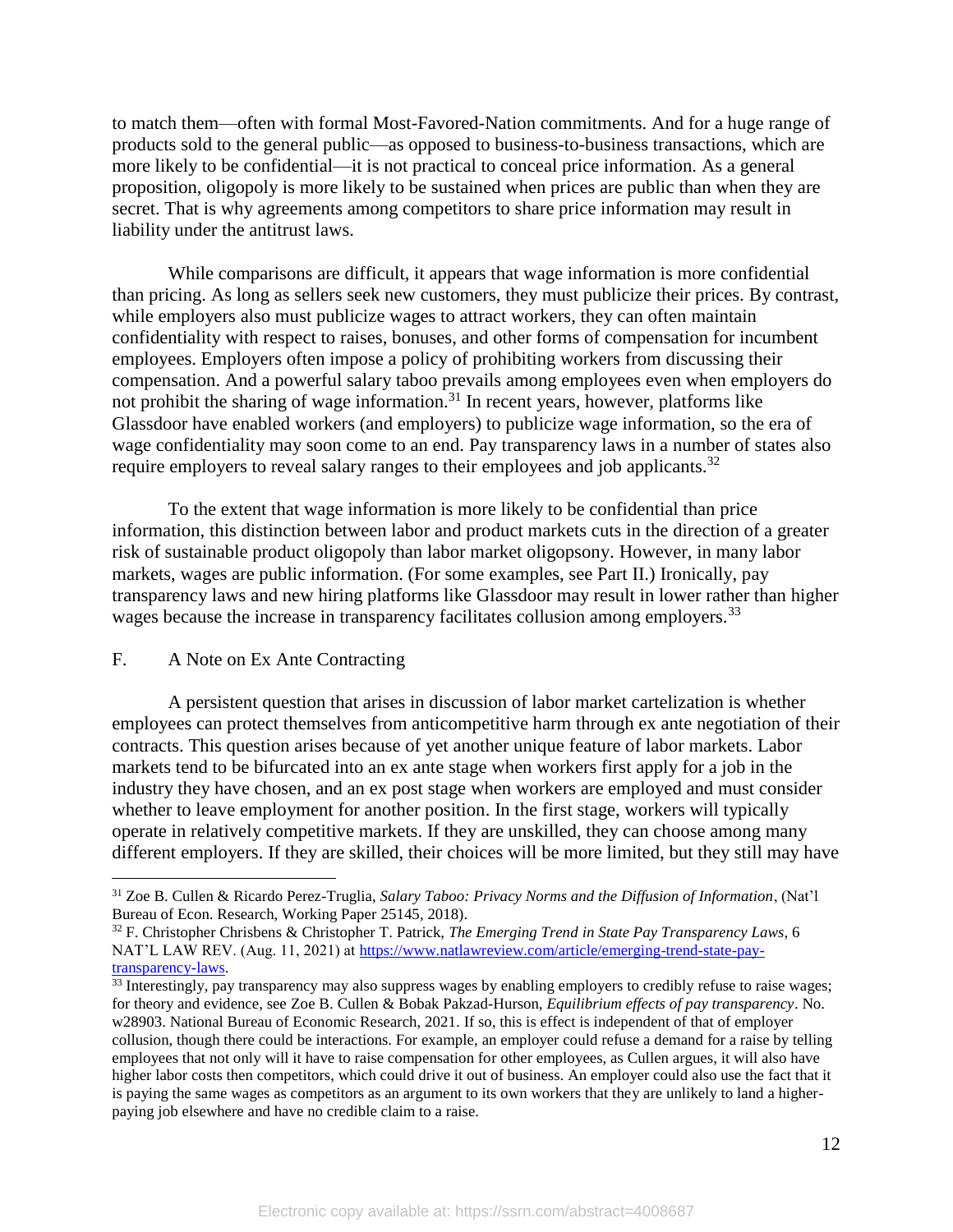substantial choice. In the second stage, the switching cost problem first arises, and that is when the worker typically faces a monopsonized market. The question then arises, why can't a worker demand from her first employer contractual protections from the switching costs in the second stage? These protections could include mandatory wage increases; freedom to take time off from work to look for other jobs; limits on (or the absence of) noncompetes; and so on.

This question rarely arises in product market antitrust cases, though it is not unknown. In *Eastman Kodak Co. v. Image Technical Servs.*, customers who bought Kodak copiers complained that Kodak exerted monopoly power over them in the aftermarket of service and parts by driving aftermarket competitors out of business.<sup>34</sup> Kodak argued that because the "beforemarket" of copiers was competitive, the customers could have, should have, and probably did, demand adequate contractual protection—and implicitly bought Kodak copiers that included in their price the risk (or actuality) of Kodak's aftermarket hijinks. The Supreme Court rejected this argument, based on the commonsense notion that customers—even sophisticated business customers—could not necessarily anticipate the risk of Kodak's behavior. That would be a factual question to be decided at trial.

This point is even stronger in the case of labor markets, where most workers are unsophisticated and do not benefit from the advice of legal counsel. But even if workers were perfectly rational and far-seeing, they would be helpless to stop firms from exercising labor market power in the second stage. There are two reasons for this. First, information about the productivity of workers is classically "nonverifiable."<sup>35</sup> Because employers cannot determine at the time of hiring which employees will be more or less productive, they almost never voluntarily incorporate "for cause" provisions in contracts, presumably because second-guessing by a judge or jury would be intolerable. Second, it can often be in the mutual interest of a particular worker and employer for them to agree on an anticompetitive contract—just as in the case of sellers who may conspire with favored customers. By agreeing to a noncompete, for example, the worker helps the employer by increasing the cost to a rival entering the labor market. The employer can, in theory, compensate that worker for entering the noncompete even though workers as a whole are harmed by suppressing market entrance and thus competition for their labor. This is a kind of divide-and-conquer strategy where workers collectively would benefit by refusing to agree to anticompetitive relationships and employers exploit a collective action problem (where there is no union) in order to achieve its goals.

### G. Summary and Implications

 $\overline{a}$ 

Most of the factors we have considered—switching costs, equity norms, downward nominal wage rigidity, and magnitude and duration of contracts—imply that collusion and tacit coordination will be more stable in labor markets than in product markets. Only secrecy considerations point in the other direction, but the secrecy of wages is eroding, as noted above. The differences are not only directional; they appear in most cases to be significant, as shown by comparisons of elasticities in product markets and labor markets. High switching costs for counterparties facilitate collusion, and switching costs are higher in labor markets than in product markets.

<sup>34</sup> *Eastman Kodak Co. v. Image Technical Servs., Inc.*, 504 U.S. 451 (1992).

<sup>35</sup> *See* Oliver Hart & John Moore, *Foundations of incomplete contracts*, 66 REV. ECON. STUD. 115 (1999).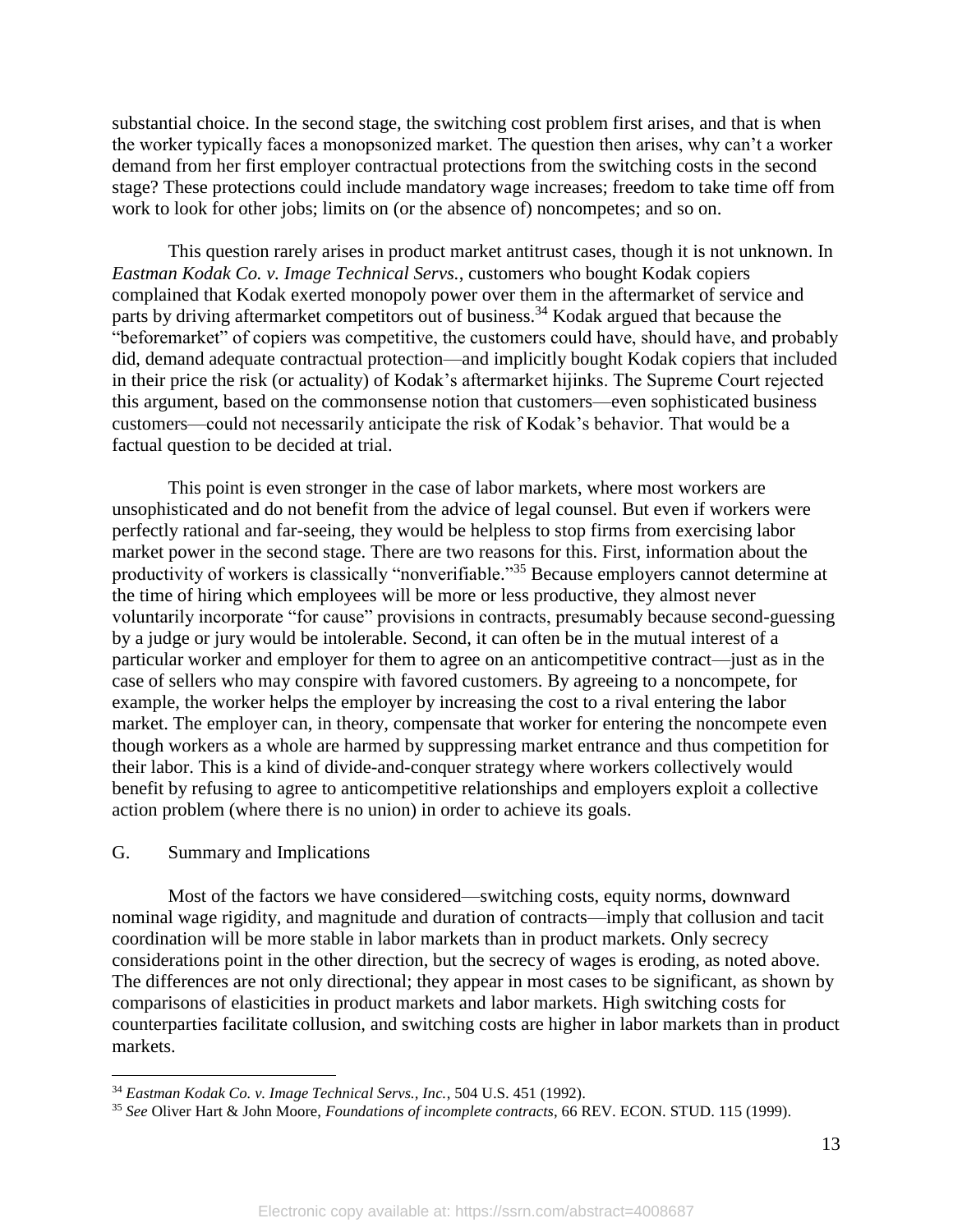We draw two general conclusions from these points. First, because collusion is more likely to be common in labor markets than in product markets, courts should be more receptive to collusion claims in labor markets than in product markets. Today, the opposite is the case: courts are skeptical about labor market claims and labor-side antitrust cases are rare.<sup>36</sup> Courts might begin by recognizing that the *Twombly* standard is too strict for labor market cases. The near-absence of discovery and trials has meant a dearth of information about how labor market collusion works. *Twombly*'s concern about excessive litigation is clearly not present.

Second, because tacit coordination is likely to be more stable in labor markets than in product markets, and therefore wages are more likely to be suppressed than prices inflated over the long term, tacit coordination in labor markets is a more urgent problem that calls for policy and legal reforms. At a minimum, the assumption in the literature that tacit coordination should be tolerated because the cure is worse than the disease should be reconsidered for labor-side antitrust. The disease is worse than in product markets, so even a debatable cure may be justified.

### II. A Brief Look at Some Evidence

We have so far provided some reasons for believing that labor market collusion (both tacit and explicit) should be both worse and more common than product market collusion. If labor market cartels are more stable than product market cartels, then they should also be more lucrative, and therefore more common. The fact that, until recently, the government never criminally prosecuted labor market cartels is an independent reason for expecting that they flourish. But is there any evidence for these conjectures?

### Adam Smith famously claimed that

We rarely hear, it has been said, of the combinations of masters [employers], though frequently of those of workmen. But whoever imagines, upon this account, that masters rarely combine, is as ignorant of the world as of the subject. Masters are always and everywhere in a sort of tacit, but constant and uniform combination, not to raise the wages of labour above their actual rate. To violate this combination is everywhere a most unpopular action, and a sort of reproach to a master among his neighbours and equals. We seldom, indeed, hear of this combination, because it is the usual, and one may say, the natural state of things, which nobody ever hears of. Masters, too, sometimes enter into particular combinations to sink the wages of labour even below this rate. These are always conducted with the utmost silence and secrecy, till the moment of execution, and when the workmen yield, as they sometimes do, without resistance, though severely felt by them, they are never heard of by other people.  $37$ 

Smith did not provide any evidence, but even if he was right that labor market collusion was ubiquitous in the eighteenth century, labor markets are different today.

<sup>36</sup> Posner, How Antitrust Failed Workers, *supra* note 4.

<sup>37</sup> Adam Smith, Wealth of Nations 35 (4d ed., 1786).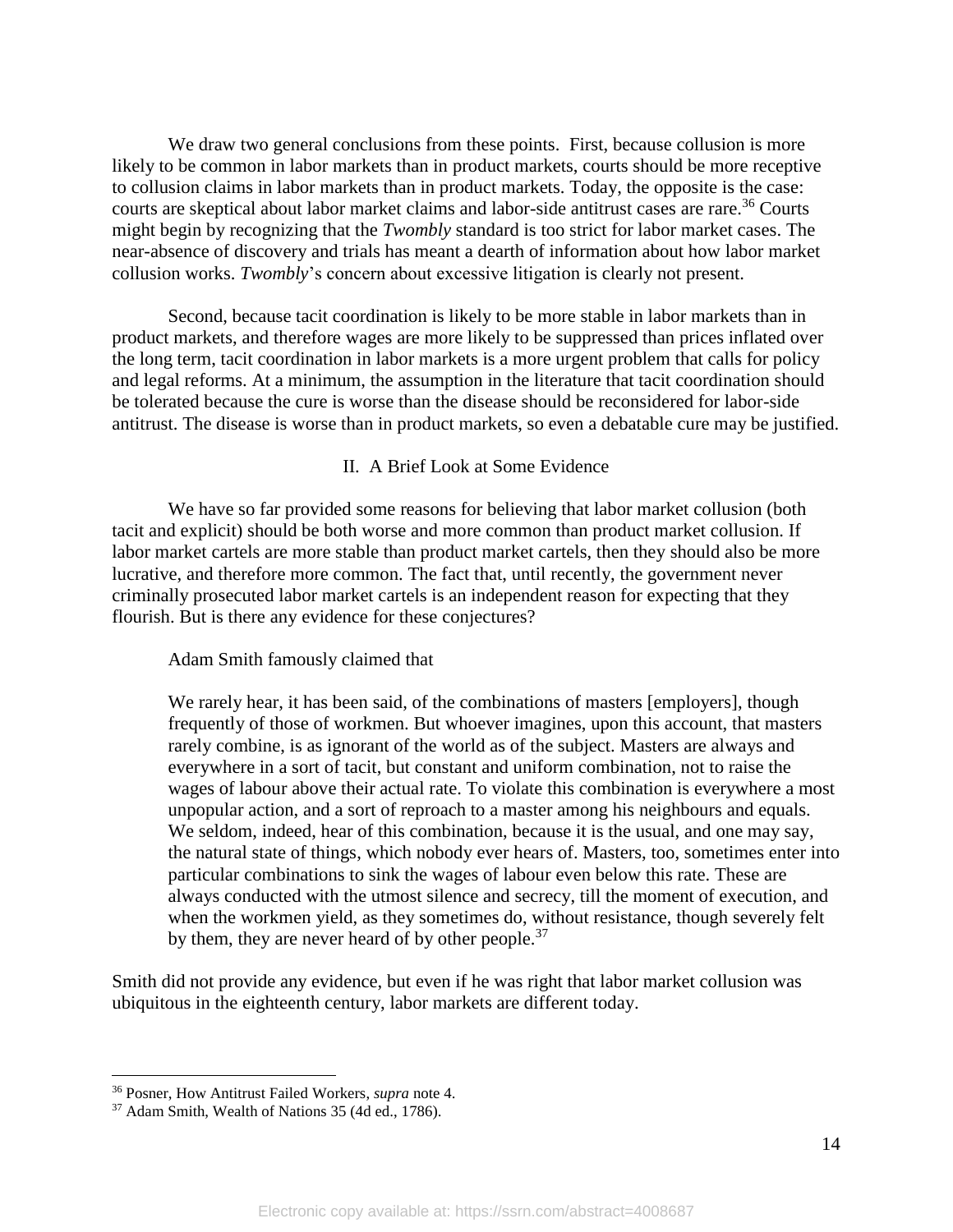Commentators who have looked for evidence of *product* market conspiracies (that is, explicit collusion, not tacit collusion) have frequently observed that research in this area is hampered by the simple fact that conspirators do not disclose their conspiracies but keep them secret.<sup>38</sup> Thus, the handful of studies on conspiracies are able to examine only those conspiracies brought to light by government enforcement, presumably only a fraction of them. This problem is even more difficult for labor market conspiracies. Since the government began enforcement in 2020, when it indicted labor market conspirators for the first time ever, we have an inadequate track record, to say the least. The best we can say is that the four indictments over the last year<sup>39</sup>—along with promises of more to come—suggest that labor market conspiracies do exist. We can add to this small group the no-poach conspiracy of the Silicon Valley tech companies, which settled a civil suit with the Justice Department in 2010.<sup>40</sup> A lawsuit against Tyson, Perdue, and other meatpackers alleges that these companies fixed the wages of employees.<sup>41</sup> And dozens of large retail franchise, including McDonald's, included no-poach clauses in their franchise agreements, which has a collusive flavor, and has led to litigation.<sup>42</sup> A few other cases round out the group. $43$ 

There is also the closely related question of whether tacit coordination takes place in labor markets. In product markets, where prices are usually public, we can at least observe whether sellers of identical goods charge identical prices. They frequently do, consistent with the law of one price. But identical pricing proves nothing. In a competitive market, sellers are forced to charge the same price even though they cannot tacitly collude. Evidence of parallel pricing comes from studies of markets where prices change in lockstep and independently of cost. Where a firm undercuts a price leader, and then the price leader lowers its prices even farther, one can infer that tacit collusion has taken place.<sup>44</sup>

Studies of parallel wage-setting are rare, in part because wages are often confidential, and in part because labor economists have not been concerned with this topic. But two recent unpublished papers shed some light on this practice, and so we discuss them here.

## A. Law Firm Associates (and Other Professionals)

As most readers of The University of Chicago Law Review are likely aware, the market for associates at large law firms is highly structured. During the summer after their first year, law students interview with large law firms for summer positions, which they then hold during the

<sup>38</sup> Levenstein & Suslow, *supra* note 6.

<sup>39</sup> Valerie Bauman, Siri Bulusu & Erin Mulvaney, Labor Cases Turn Criminal as DOJ Defines New Antitrust Approach (2002), [https://news.bloomberglaw.com/daily-labor-report/labor-cases-turn-criminal-as-doj-defines-new](https://news.bloomberglaw.com/daily-labor-report/labor-cases-turn-criminal-as-doj-defines-new-antitrust-approach)[antitrust-approach](https://news.bloomberglaw.com/daily-labor-report/labor-cases-turn-criminal-as-doj-defines-new-antitrust-approach) (last visited Jan 12, 2022).

<sup>&</sup>lt;sup>40</sup> Press release, Department of Justice, Justice Department Requires Six High Tech Companies to Stop Entering into Anticompetitive Employee Solicitation Agreements (September 24, 2010), [https://www.justice.gov/opa/pr/justice](https://www.justice.gov/opa/pr/justice-department-requires-six-high-tech-companies-stop-entering-anticompetitive-employee)[department-requires-six-high-tech-companies-stop-entering-anticompetitive-employee.](https://www.justice.gov/opa/pr/justice-department-requires-six-high-tech-companies-stop-entering-anticompetitive-employee)

<sup>&</sup>lt;sup>41</sup> Mike Leonard, Tyson, Pilgrim's, Hormel to Face Poultry Worker Wage-Fixing Suit news.bloomberglaw.com (2021), https://news.bloomberglaw.com/antitrust/tyson-pilgrims-hormel-to-face-poultry-worker-wage-fixing-suit (last visited Jan 12, 2022).

<sup>42</sup>Alan B. Krueger & Orley Ashenfelter, *Theory and evidence on employer collusion in the franchise sector*, J. HUMAN RESOURCES 1019 (2021).

<sup>43</sup> *See* Posner, How Antitrust Failed Workers *supra* note 4.

<sup>44</sup> A nice example is *Brooke Group Ltd. v. Brown & Williamson Tobacco Corp*., 509 U.S. 209 (1993).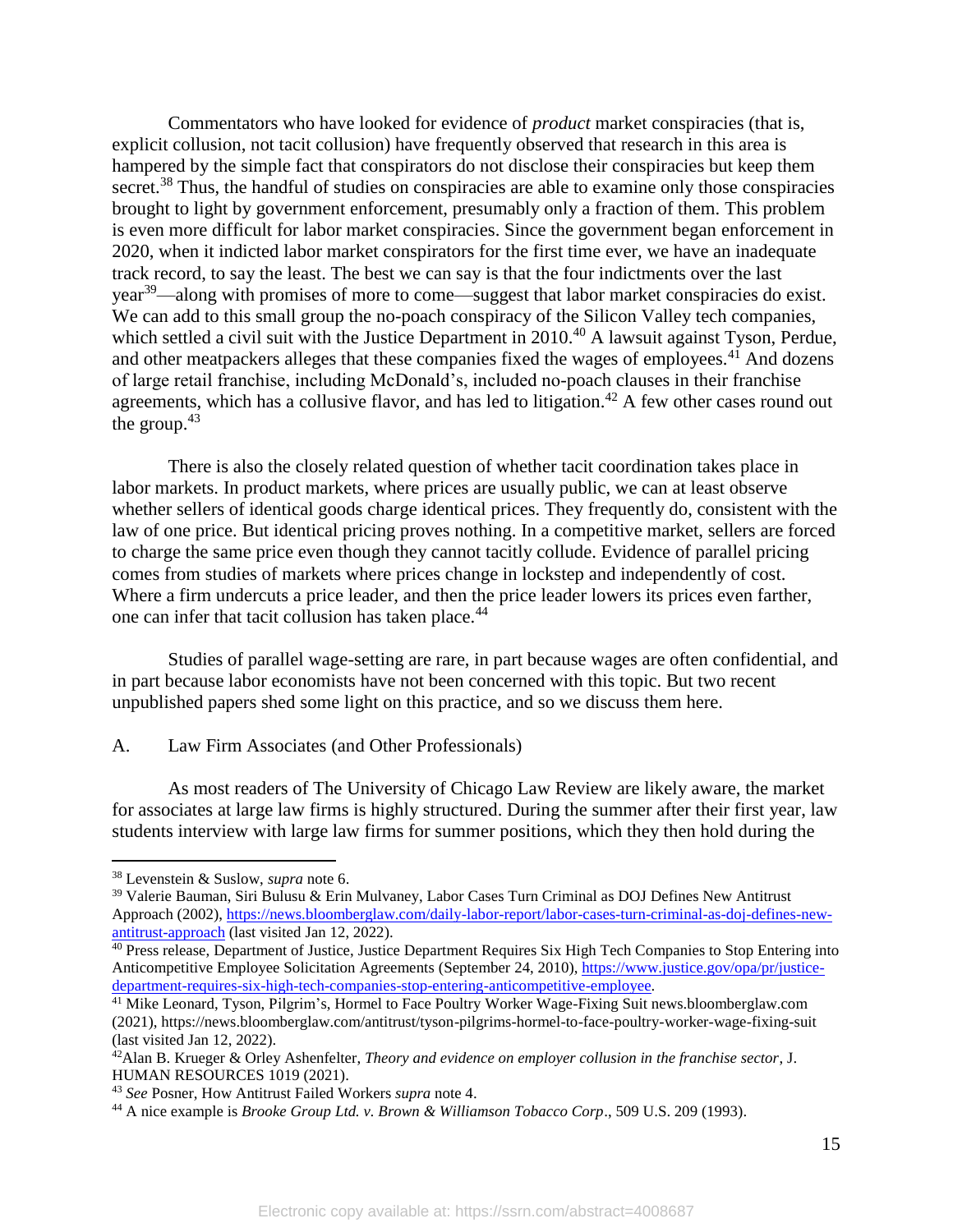summer after their second year in school.<sup>45</sup> Barring unusual circumstances, those students are then offered post-graduate employment with the same firms for which they worked over the summer.<sup>46</sup> Large law firms hire a substantial proportion of their associates through this process.

The other regimented characteristic of the market for law firm associates is the pay scale. Associates are typically paid in lockstep with one another, based on seniority: all first-year associates make the same salary, all second-year associates make the same salary, etc. $47$  More remarkably, associates at nearly every major firm in every major legal market across the country are paid identically. An associate at Kirkland & Ellis in Chicago makes the same salary as an associate at Skadden in New York, who makes the same salary as an associate at Vinson & Elkins in Houston, despite the widely divergent costs of living and somewhat divergent billing rates across the three markets.<sup>48</sup> The bonuses paid by the firms are generally identical as well, though there are occasionally slightly larger deviations.<sup>49</sup> In sum, an employee in this market can expect to be paid exactly the same amount no matter which firm in which city she chooses.

In a recent paper, Ryan Boone argues that associate salaries have been set via tacit collusion among firms.<sup>50</sup> For many years, the consistent associate pay scale was set via explicit collusion. Firms openly discussed the fact that they would follow the wages set by the firm of Cravath, Swain & Moore, and the pay scale was referred to as the "Cravath scale."<sup>51</sup> Wages were typically set at an industry conference held every year. In modern times, no such public collusion is taking place. But the fact of identical wages across the industry remains. Over the past several decades, there have been multiple occasions when—spurred by an outside shock—one or more firms unilaterally raise wages. One such increase occurred in 2000, when the tech boom in Silicon Valley caused one Northern California firm to raise its associates' pay scale.<sup>52</sup> After only a very short delay, every other major firm across the country matched the pay raise.<sup>53</sup> There was of course no talk of "punishing" the firm that had raised wages. But the effect was that any advantage that firm might have had against its competitors vanished in days.

Notably, despite the fact that law firm associates are paid quite handsomely, their salaries have risen only modestly over the past several decades. The starting salary for first-year associates was  $$125,000$  in the year 2001. In the year 2021, it is  $$205,000$ <sup>54</sup> That equates to annual increases of 2.5%, barely above the annual rate of inflation. During this same time period, associates' billing rates and firms' profits have risen far more dramatically, reflecting significant increases in productivity and the demand for high-end legal services. Over the past twenty-five

<sup>45</sup> JDEmployed, *2L OCI: How the On Campus Interview Process Works*, JDEMPLOYED (n.d.) at http://jdemployed.com/2l-on-campus-interviews.

<sup>46</sup> *Id.*

<sup>47</sup> Biglaw Investor, *Biglaw Salary Scale*, available at: https://www.biglawinvestor.com/biglaw-salary-scale/ (last visited Jan. 10, 2022); Ryan Boone, *Tacit Collusion in Labor Markets: The Case of BigLaw* (unpublished manuscript 2021), at 5.

<sup>48</sup> Boone, *supra*, at 8-9.

<sup>49</sup> *See supra* note 45.

<sup>50</sup> Boone, *supra.*

<sup>51</sup> Boone, *supra*, at 5.

<sup>52</sup> Debra Baker, *Go West, Young Lawyer*, 86 A.B.A. J. 34 (2000).

<sup>53</sup> David Leonhardt, *Law Firms' Pay Soars to Stem Dot-Com Defections*, N.Y. TIMES, (Feb. 2, 2000),

https://www.nytimes.com/2000/02/02/business/law-firms-pay-soars-to-stem-dot-com-defections.html. <sup>54</sup> *See supra* note 45.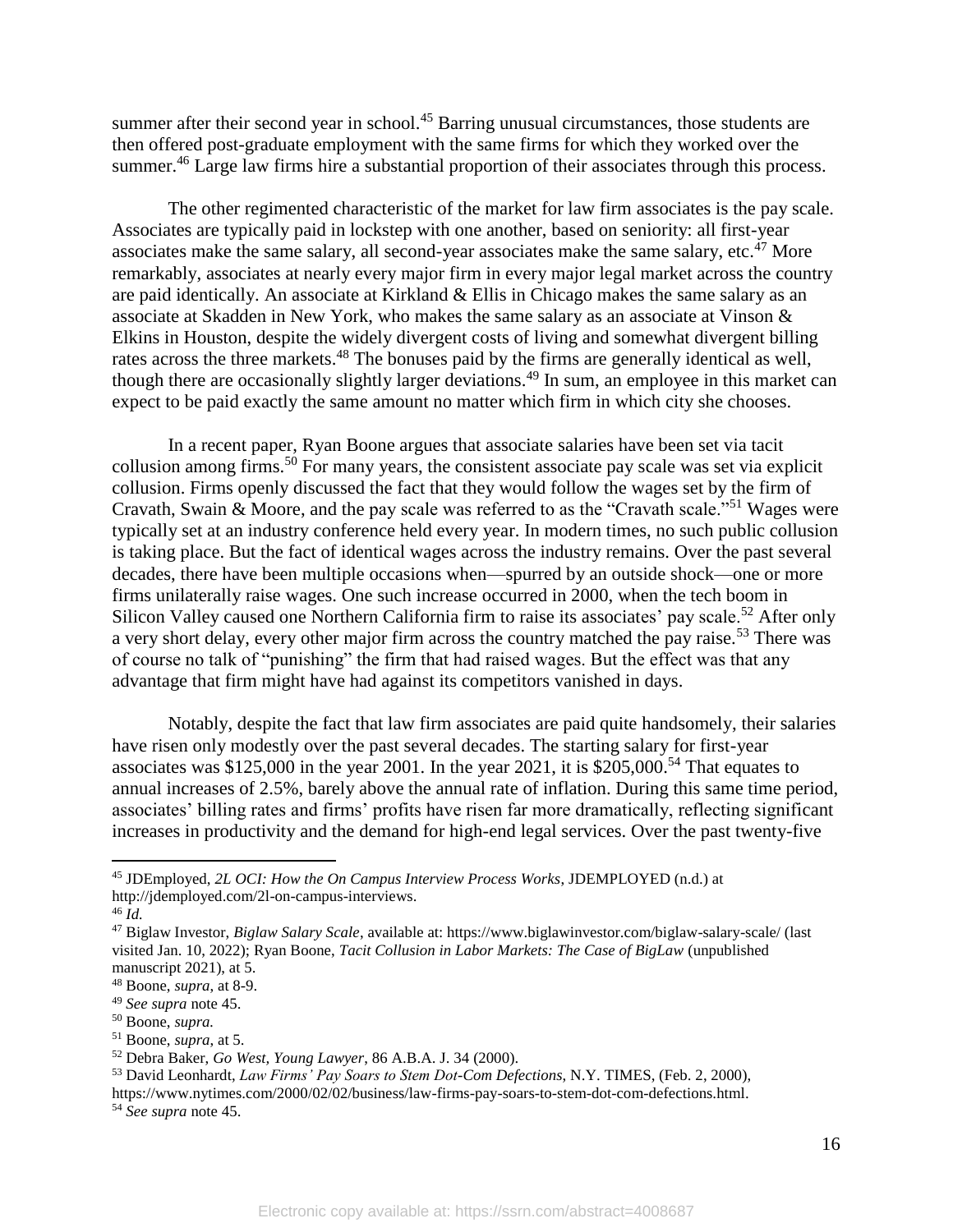years, salaries of partners have increased at roughly 1.4 times the rate of associate salaries.<sup>55</sup> All told, there is substantial evidence that law firm associates are paid less than they would be in a fully competitive marketplace that did not have these rigid wage structures.

Remarkably, this system of parallel wage-setting has persisted in the market for law firm associates for decades. Indeed, all of the conditions we described in Part II that facilitate a stable wage equilibrium are present.

*High switching costs.* Switching between law firms can be difficult and time-consuming for associates.<sup>56</sup> Open jobs are not typically advertised transparently and in a centralized manner. The process of obtaining a new job involves an extensive series of interviews.<sup>57</sup> Employees must find time for this search and interview process while simultaneously performing their current time-consuming associate jobs.<sup>58</sup> Perhaps more importantly, working in a large law firm can require a substantial amount of firm-specific knowledge, despite the outward appearance of similarity between firms. Associates work for partners, who decide which types of work they can be trusted to accomplish. The practice of law at such firms is a team endeavor, with associates working in groups or with partners on large, complex cases.<sup>59</sup> Moreover, the goal of many associates is to be promoted to partner after several years.<sup>60</sup> The practice of law does not always involve easily quantifiable metrics—an associate's quantity of work can be quantified, but her quality of work is much more difficult to measure. A consistent track record of perceived highquality work at a given firm and a series of close interpersonal relationships are thus considered essential to being made partner.<sup>61</sup> All of this makes the formation of relationships with fellow attorneys a substantial component of success at a large law firm. Associates cannot sacrifice those relationships and move firms without incurring significant costs.

*Pay equity norm*. As we noted above, at essentially all large law firms, associates are paid in lockstep: lawyers at the same level of seniority within a given firm are all paid the same amount of base salary.<sup>62</sup> Bonuses will occasionally diverge depending upon productivity, but

 $\overline{a}$ 

https://thepractice.law.harvard.edu/article/lessons-from-practicing-

<sup>55</sup> *See* Boone, *supra* note, at 9-10.

<sup>56</sup> A. Harrison Barnes, *Firm Hopping*, FIND LAW, (Dec. 20, 2016), https://careers.findlaw.com/legal-careeroptions/firm-hopping.html.

<sup>57</sup> Lateral Link, *How to Prepare for a Lateral Interview as an Associate: Looking to Improve Your Chances of Receiving an Offer?*, available at[: https://laterallink.com/how-to-prepare-for-a-lateral-interview-as-an-associate](https://laterallink.com/how-to-prepare-for-a-lateral-interview-as-an-associate-looking-to-improve-your-chances-of-receiving-an-offer/)[looking-to-improve-your-chances-of-receiving-an-offer/](https://laterallink.com/how-to-prepare-for-a-lateral-interview-as-an-associate-looking-to-improve-your-chances-of-receiving-an-offer/) (last visited Jan. 10, 2022).

<sup>58</sup> Law firm associates are typically expected to bill at least 2,000 hours, and in some cases many more. Boone, *supra* note, at 6. The number of billable hours significantly understates the total number of hours worked, because many working hours are not billable.

<sup>59</sup> The Practice, *Why Lawyers Work Together*, 1 THE PRACTICE (2015), available at:

lawyers/#:~:text=Teamwork%20and%20collaboration%20matter&text=Practicing%20law%E2%80%94the%20art %20of,successful%20result%20for%20the%20client.

<sup>60</sup> Boone, *supra* note, at 6.

<sup>61</sup> Dona DeZube, *Law Partnership*, MONSTER, available at: https://www.monster.com/career-advice/article/lawpartnership (last visited Jan. 10, 2022).

<sup>62</sup> *See supra* note 45.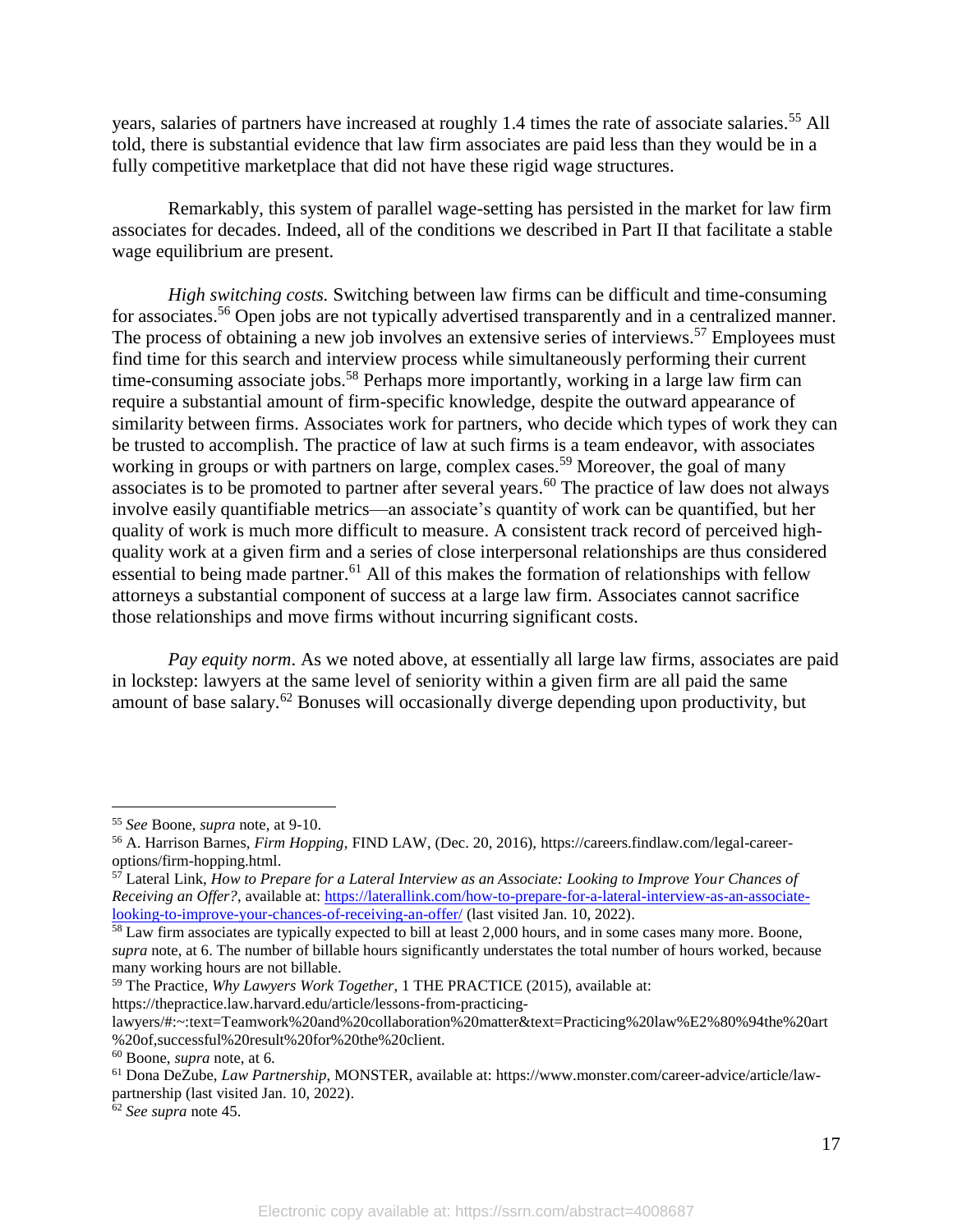there are typically no more than two or three levels of bonuses for employees who meet particular billing quotas.<sup>63</sup>

The pay equity norm explains (or may explain) identical or nearly identical pay *within* law firms, at least if wage information is shared among employees. It cannot explain identical pay across firms. But of main relevance here, the pay equity norm would facilitate tacit collusion. A law firm that might be tempted to engage in wage discrimination—secretly offering higher pay to employees who threaten to leave—faces the risk that word will get out, and other employees will become angry and demoralized. Firms have worked around this problem in two ways. First, they have multiplied the number of pay tiers (for example, counsel, non-equity partner) so that they offer pay that is more closely tied to contribution.<sup>64</sup> Second, they have increasingly offered bonuses to employees who bring in business.<sup>65</sup> The pay equity norm is sustained because pay is still tied to publicly observable indicators of employee quality; at the same time, collusion or parallelism can take place across employers if either all firms adopt these variations or their practical effect is minor.

*Downward nominal wage rigidity*. Like pay equity, downward nominal wage rigidity is an ambiguous indication of collusion because it could be either a cause or an effect of identical or similar wages. But also like pay equity, the causal impact of downward nominal wage rigidity can be detected using indirect evidence. Wages for law firm associates have not declined at any point in the past five decades, including through repeated economic downturns.<sup>66</sup> For instance, during the Great Recession of 2008, large law firms laid off large numbers of associates and substantially reduced new hiring, but did not reduce wages for associates.<sup>67</sup> This type of behavior in the midst of a recessionary downturn is evidence of downward nominal wage rigidity, and the existence of downward nominal wage rigidity helps explain the longevity and robustness of wage parallelism in the market for lawyers.

*Pay secrecy*. Associate pay is highly transparent. When any firm announces that it is raising salaries, that information is typically leaked to online trade publications and made public within a matter of hours, if not minutes.<sup>68</sup> Even information related to year-end bonuses, which can differ slightly more between firms and between associates within firms, typically becomes public knowledge within hours of its announcement.

The relative transparency of associate salaries is facilitated by the fact that associates within each firm are generally paid in lockstep. That means that in order for one firm to keep tabs on another firm's pay scale, it is not necessary to know how much each individual employee

 $\overline{a}$ 

<sup>68</sup> *Id.*

<sup>63</sup> Staci Zaretsky, *Biglaw Firm Puts Some Extra Oomph Into Bonuses for High Billers – We're Talking Above-Market Money!*, ABOVE THE LAW, (Dec. 8, 2021), https://abovethelaw.com/2021/12/srz-bonus-2021/#:~:text=1.,2300%2C%202500%20and%202700%20hours.

<sup>64</sup> Shari Davidson, *Not All Partners Are Created Equal: A Look at Partner Compensation*, JDSUPRA, (May 14, 2021), https://www.jdsupra.com/legalnews/not-all-partners-are-created-equal-a-7136140/.

<sup>65</sup> Tracey J. Coates et al., *Law Firm Origination Policies: Climbing the Mountain to Equity*, LAW PRACTICE TODAY, (Jun. 15, 2020), https://www.lawpracticetoday.org/article/law-firm-origination-policies-climbingmountain-equity/.

<sup>66</sup> Boone, *supra* note, at 68.

<sup>67</sup> *Id.*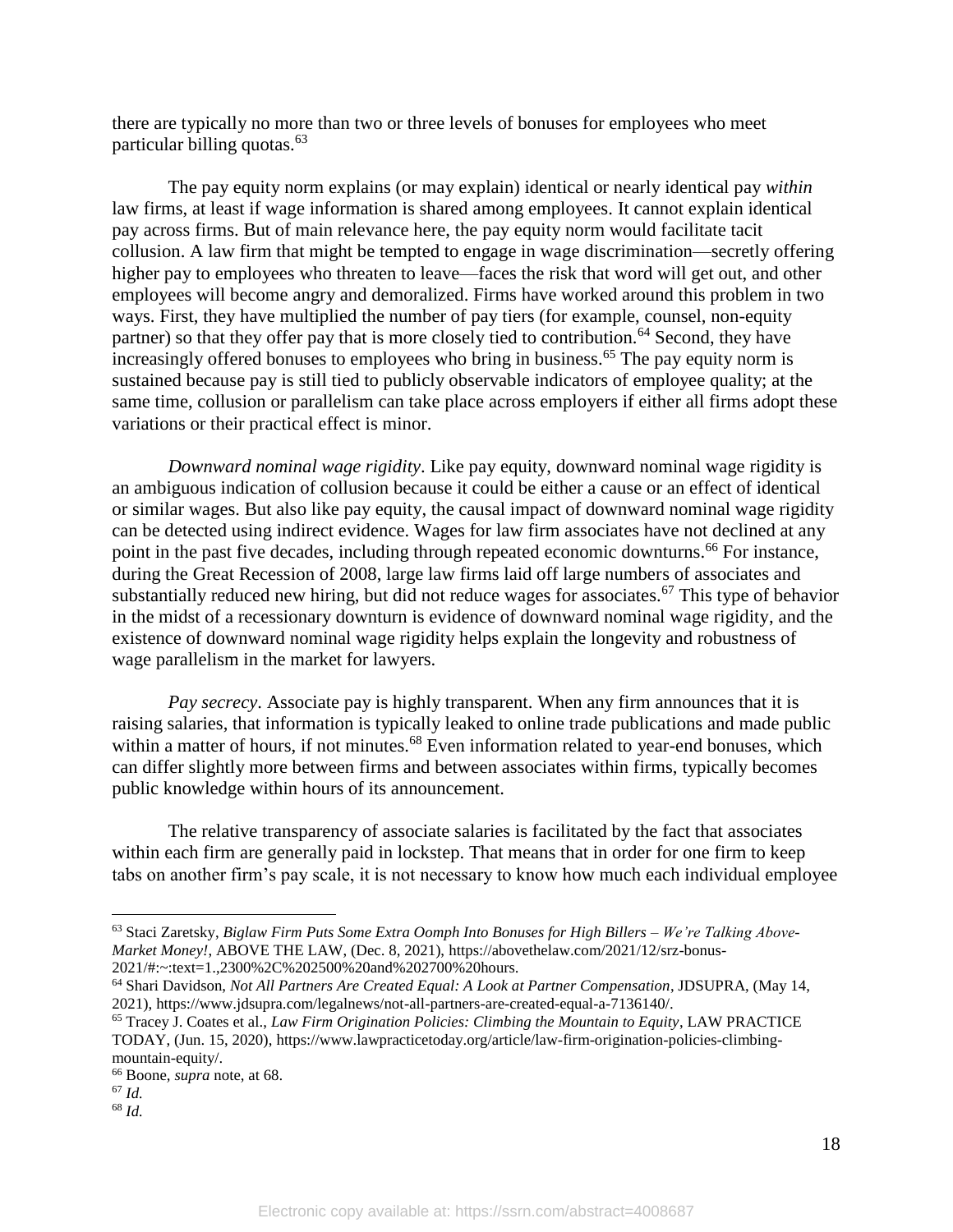is paid—thereby eliminating the typical impediment to pay transparency. Instead, each firm must only know the other firms' generalized pay scale, which quickly becomes public knowledge once it is disseminated throughout the firm.

*Magnitude and duration of contracts*. As with most labor markets, each law firm associate contributes a roughly equivalent amount of labor, an amount that is small compared to the overall output of the firm. There is no analogue to a large buyer. A law firm therefore cannot cheat on the cartel by hiring a single superhuman lawyer who could have a significant impact on market share. Thus, a firm that seeks to achieve larger market share must undergo the complex, costly, and risky maneuver of raiding firms and hiring many lawyers at once, and by offering them pay above the cartel level. This appears to be quite difficult, contributing to the stability of the cartel.

Law firms do not try to bind associates with long-term contracts, and noncompetes are not permitted. As in other cases, the existence or absence of long-term contracts can be seen as evidence of a cartel or else as an exogenous factor that facilitates cartels. For example, one reason that law firms may avoid long-term contracts with associates is that they need to be able to fire employees in order to maintain the cartel where the pay equity norm and downward nominal wage rigidity prevent them from reducing wages in response to a demand shock. From the other angle, law firms may avoid long-term contracts because they would necessarily involve judicial second-guessing of decisions to fire employees, and law firms cannot take the risk that judges may block their firing decisions. If this is the case, long-term contracts are inherently uneconomical, which could mean that law firms cannot realistically cheat on cartels by attracting employers with high wages embodied in long-term contracts that would lock in the gains from cheating.

While the Boone study gives us a great deal of useful detail about the market for law firm associates, there is good reason to believe that similar patterns prevail in other professional markets. For instance, salaries at the Big Four accounting firms are nearly identical across firms, with between-firm deviations of less than 10% at any given level of seniority.<sup>69</sup> Tacit collusion in this industry, if it exists, is facilitated by many of the same dynamics that exist in the market for law firm associates, including lockstep salaries based on levels of seniority.<sup>70</sup> There is even a history of what appears to be explicit collusion within the industry. In 2005, KPMG (one of the Big Four) was under federal investigation for having created a an illegal tax shelter.<sup>71</sup> Concerned that KPMG would collapse as Arthur Andersen had several years earlier, the other three large accounting firms instructed their personnel not to poach either KPMG's clients or its employees.<sup>72</sup> This is a peculiar instance, in that it represents potentially explicit cartelization of both the product and the labor side of the firms' businesses, but for a competitive purpose—the

<sup>69</sup> Corporate Finance Institute, *Big Four Accounting Salary – Overview*, available at:

https://corporatefinanceinstitute.com/resources/careers/compensation/big-four-accounting-salary/ (last visited Jan. 10, 2022); Samuel, *Big 4 Accounting Firm Salary*, HOW I GOT THE JOB, (July 15, 2020), https://howigotjob.com/salary-guide/big-4-accounting-firm-salary/.

<sup>70</sup> *Id.*

<sup>71</sup> Press release, Department of Justice, KPMG to Pay \$456 Million for Criminal Violations (August 29, 2005), https://www.justice.gov/archive/opa/pr/2005/August/05\_ag\_433.html. [SB: IRS page was no longer available] <sup>72</sup> Jim Peterson, *Balance Sheet: Bottom Line is Survival*, N.Y. TIMES (Sept. 9, 2005),

https://www.nytimes.com/2005/09/09/your-money/balance-sheet-bottom-line-is-survival.html.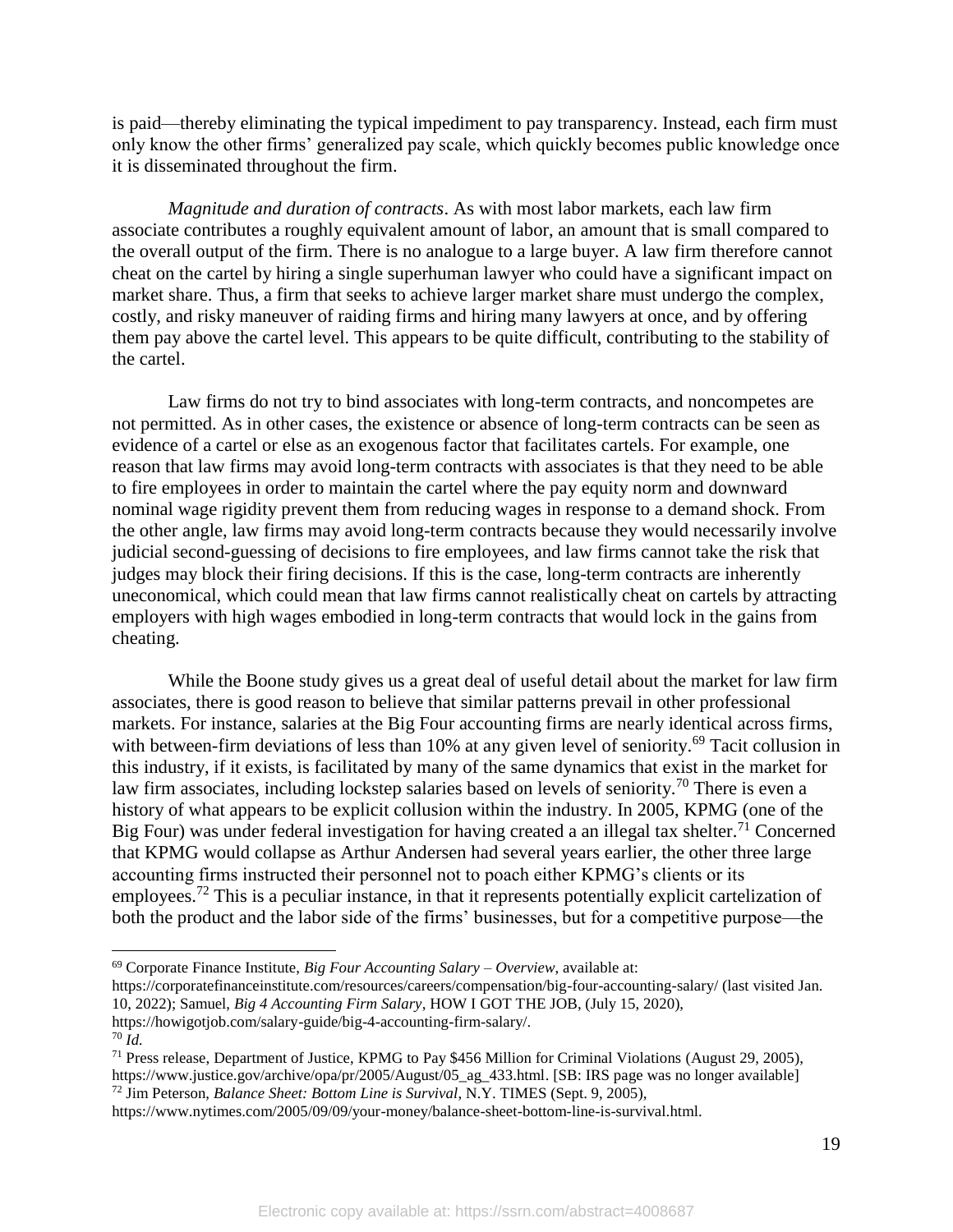firms hoped to preserve the existence of their competitor in order to avoid federal antitrust regulation.<sup>73</sup> This particular action may not have been illegal for precisely that reason. But it demonstrates at minimum a history in this industry of parallel labor practices.

Salaries within investment banks follow a similar structure. Nearly all large investment banks pay the same salaries to employees at the same levels of seniority.<sup>74</sup> And like law and accounting firms, tacit coordination is facilitated by lockstep salaries within the firms.<sup>75</sup> Even salaries for physicians, which one might expect to vary widely depending on whether the physician works for a hospital, an HMO, or in some other capacity, tend to bunch at similar levels. Here, there are centralized sources of information—the Medical Group Management Association, the American Medical Group, and the American Medical Association—that conduct regular surveys of physician salaries and publish the results, which are then used to set salaries.<sup>76</sup> According to the Medical Group Management Association, "Ninety-nine percent of the time, compensation will be consistent with the marketplace," with "the marketplace" defined by the survey data the Medical Group Management Association has gathered.<sup>77</sup> Here, the central repository of salary information may be facilitating parallel wage-setting, just as central repositories of pricing data (such as on gasoline) have historically been used to facilitate parallel price-setting.<sup>78</sup>

To sum up, there is strong reason for believing that identical or similar salaries across firms for several major professions do not reflect the law of one price (or wage), but either tacit or explicit collusion. This also means that these professionals are paid below their marginal revenue product, resulting in the undersupply of their services and inflated prices.

### B. Warehouse and Retail Workers

The market dynamics described above are not limited to highly educated and highly compensated professionals. To demonstrate their ubiquity across the economy we offer a brief discussion of a very different group of workers: lower-wage warehouse and retail employees at major retailers such as Amazon, Walmart, Target, and similar firms. These workers are paid hourly wages instead of (much larger) yearly salaries. The jobs typically do not require college degrees, much less graduate degrees. The market for these employees is also far less structured than the markets for lawyers, accountants, investment bankers, or doctors.

<sup>73</sup> Prem Sikka, *Enterprise Culture and Accountancy Firms: New Masters of the Universe*, 21 ACCOUNTING, AUDITING, & ACCOUNTABILITY J. 268, 279-80 (2008).

<sup>74</sup> Brian DeChesare, *Investment Banker Salary and Bonus Report: 2021 Update*, MERGERS & INQUISITIONS (2021) available at: https://www.mergersandinquisitions.com/investment-banker-salary/; Wall Street Prep, *Investment Banking Analyst Salary Guide*, available at: https://www.wallstreetprep.com/knowledge/investmentbanking-analyst-salary-guide/ (last visited Jan, 10, 2022).

<sup>75</sup> Wall Street Prep, *supra*.

<sup>76</sup> Bonnie Darves, *Physician Compensation Models: The Basics, the Pros, and the Cons*, NEW ENGLAND JOURNAL OF MEDICINE CAREER CENTER (Oct. 18, 2011),

https://resources.nejmcareercenter.org/article/physician-compensation-models-the-basics-the-pros-and-the-cons/ <sup>77</sup> *Id*.

<sup>78</sup> John Asker & Volker Nocke, *Collusion, Mergers, and Related Antitrust Issues*, (Nat'l Bureau of Econ. Research, Working Paper 29175, 2021) at 12-13.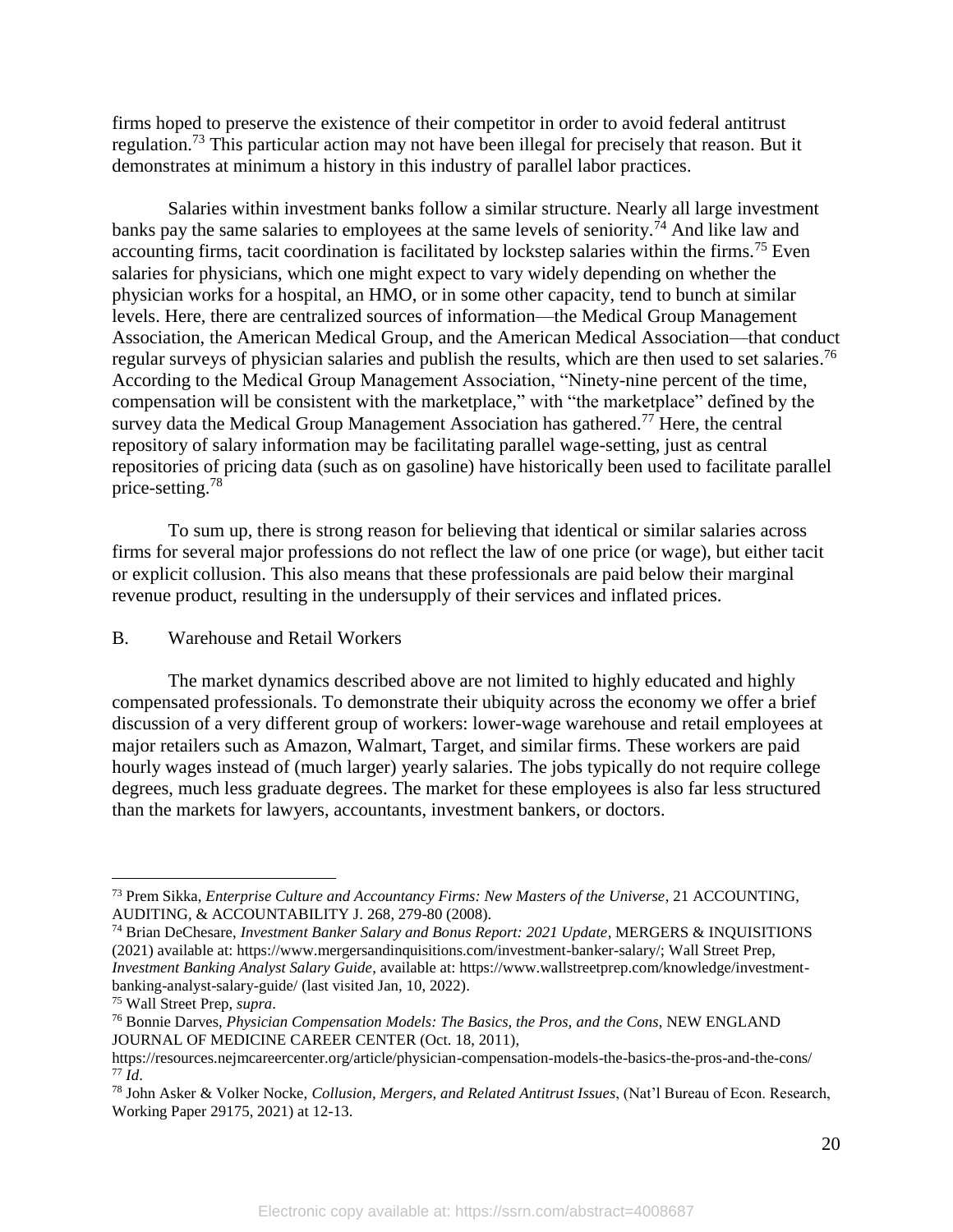Yet recent research by Ellora Derenoncourt, Clemens Noelke, David Weil, and Bledi Taska has revealed evidence of parallel wage-setting in this market as well.<sup>79</sup> In recent years, these national retail firms have raised wages, often nationally—as in the case of Amazon, which increased the minimum hourly wage for all of its workers nationwide to \$15 per hour in 2018.<sup>80</sup> At the time Amazon initiated this wage increase, 56% of comparable businesses in the markets where Amazon operated were paying less than \$15 per hour.<sup>81</sup> These wage increases were highly public, both because they made national news<sup>82</sup> and because wages in this market have become more transparent through websites such as Glassdoor.<sup>83</sup> In the wake of the wage increases by Amazon and others, smaller firms followed suit, raising their own wages to very similar levels such that wages across the market "bunched" at the level set by Amazon.<sup>84</sup> Derenoncourt and her co-authors found small employment elasticities.<sup>85</sup>

One interpretation of these findings is that these employers are engaged in a type of parallel wage-setting.<sup>86</sup> Their wages were set in parallel at a level beneath the competitive wage and remained relatively stable until the announcements of wage increases by leading firms such as Amazon.<sup>87</sup> The fact that so many firms increased wages to \$15 in the wake of Amazon's announcement is also evidence that the firms had been paying their workers below their marginal product, which implies that wages were being held down artificially.<sup>88</sup> Announcements of wage increases by Amazon, Walmart, and others can be interpreted as exogenous shocks to the market that forced other firms to adapt.

If Amazon continues to act as a wage leader and raises wages periodically in response to labor market shocks, wages across the market could continue to rise alongside Amazon's.<sup>89</sup> As one industry analyst noted, "Amazon is almost becoming like the negotiator for all hourly wage workers to a certain extent."<sup>90</sup> It is tempting to argue that this is good for workers. But Amazon is an employer, not a union. While it is true that workers benefit when Amazon enters a labor market, Amazon has every incentive to use its wage leadership to ensure that a cartel wage is maintained rather than the competitive wage. Wages will increase as worker productivity

<sup>79</sup> Ellora Derenoncourt et al., *Spillover Effects from Voluntary Employer Minimum Wages*, (Nat'l Bureau of Econ. Research, Working Paper 29425, 2021).

<sup>80</sup> Sara Salinas, *Amazon Raises Minimum Wage to \$15 for All U.S. Employees*, CNBC (Oct. 2, 2018), https://www.cnbc.com/2018/10/02/amazon-raises-minimum-wage-to-15-for-all-us-employees.html.

<sup>81</sup> Derenoncourt et al., *supra*, at 10.

<sup>82</sup> Salinas, *supra*.

<sup>83</sup> *Id.* at 9 (describing Glassdoor).

<sup>84</sup> Derenoncourt et al., *supra*.

<sup>85</sup> *Id.* at 1.

<sup>86</sup> *Id.* at 3 ("The company-wide minimum wages we study and the spillovers they induce provide direct evidence of employer wage-setting power over low-wage workers.").

<sup>87</sup> David Autor et al., *The Fall of the Labor Share and the Rise of Superstar Firms*, 135 Q. J. ECON. 645 (2020). <sup>88</sup> It is notable that real wages for workers in this market have declined across the past four decades. David Cooper, Elise Gould, and Ben Zipperer, *Low-wage Workers Are Suffering From a Decline in the Real Value of the Federal Minimum Wage*, ECON. POLICY INSTITUTE (Aug. 27, 2019), https://www.epi.org/publication/labor-day-2019 minimum-wage/. Derenoncourt and her co-authors also find that the unemployment rate rose slightly in the wake of Amazon's wage increases. Derenoncourt et. al, *supra* note, at 21-22. However, as the authors note, they cannot distinguish

<sup>&</sup>lt;sup>89</sup> In September 2021 Amazon announced that it would again be raising starting wages for warehouse workers, this time to \$18 per hour.

<sup>90</sup> *Id.*